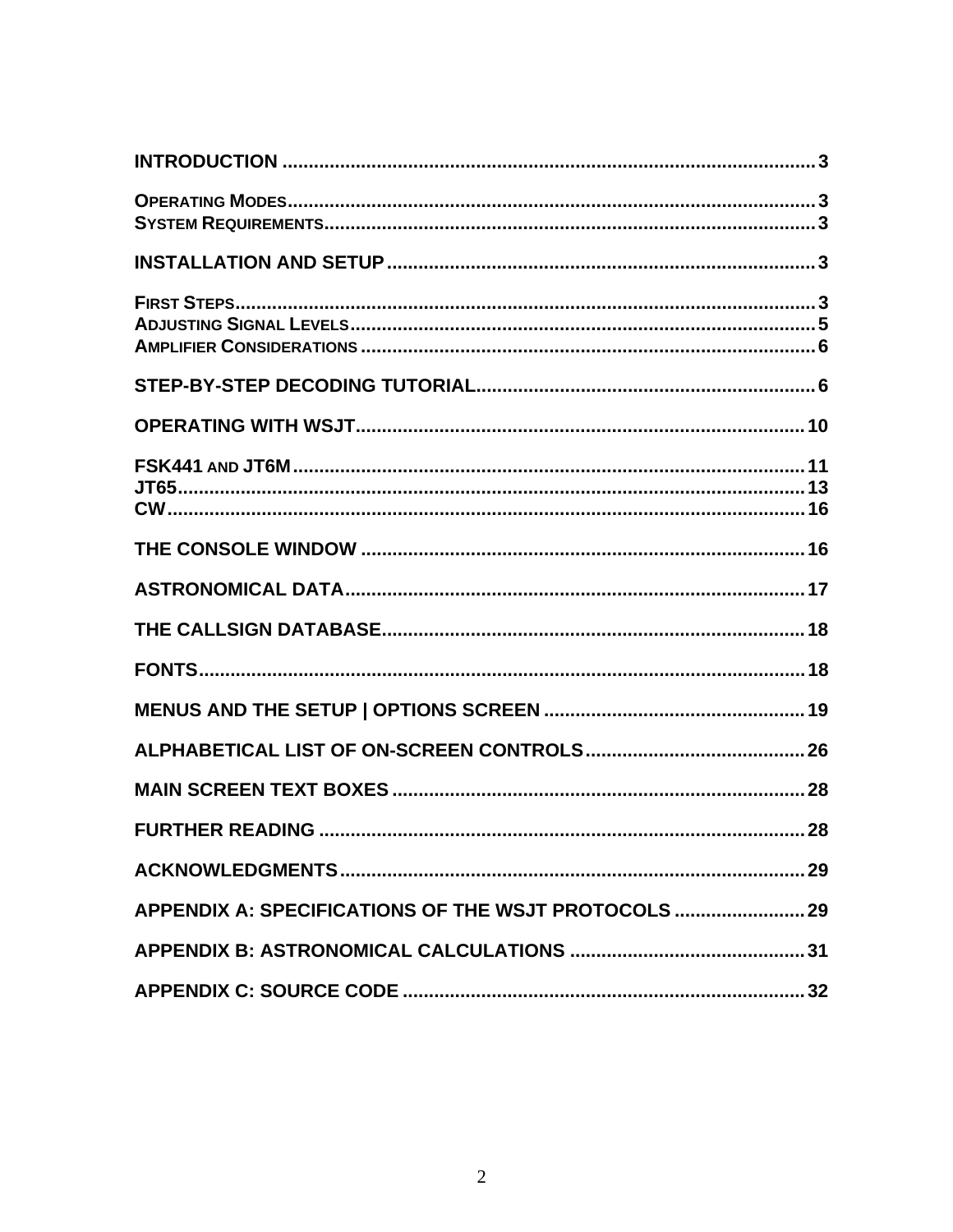## <span id="page-2-0"></span>**Introduction**

WSJT is a computer program for amateur VHF/UHF communication using state of the art digital techniques. It can help you to make contacts using fraction-of-asecond signals reflected from meteor trails, as well as steady signals more than 10 dB weaker than those needed for conventional CW.

#### *Operating Modes*

- **FSK441,** designed for high speed meteor scatter
- **JT6M,** optimized for meteor and ionospheric scatter on 6 meters
- **JT65** for Earth-Moon-Earth (EME) and weak troposcatter
- **CW** for EME using timed, computer-generated transmissions.

#### *System Requirements*

- SSB transceiver and antenna for one or more VHF/UHF bands
- Computer running the Microsoft Windows, Linux, or FreeBSD operating system
- 800 MHz or faster CPU and 128 MB of available RAM
- Monitor with at least 800 x 600 resolution (more is better)
- Sound card supported by your operating system
- Computer-to-radio interface using a serial port to key your PTT line. Linux and FreeBSD versions can also use a parallel port.
- Audio connections between transceiver and sound card
- A means for synchronizing your computer clock to UTC

## **Installation and Setup**

#### *First Steps*

- 1. Windows: download WSJT595.EXE (or a later revision number, if one exists) from <http://physics.princeton.edu/pulsar/K1JT>, the open source repository, <http://developer.berlios.de/projects/wsjt/>, or the European mirror site, [http://www.vhfdx.de](http://www.vhfdx.de/). Execute the downloaded file to install WSJT to a directory of your choice. The default directory is C:\Program Files\WSJT6.
- 2. Linux and FreeBSD: download files for installing and compiling WSJT from the open source repository, [http://developer.berlios.de/projects/wsjt/.](http://developer.berlios.de/projects/wsjt/) A packaged installation may be available for your particular distribution; if not, you will need to compile the program from source code. Instructions and help are available at the repository.
- 3. Connect appropriate interface cables between your computer and radio. For help with the hardware interface, refer to one of the many descriptions of other sound card modes such as PSK31.
- 4. To start WSJT on Windows, double-click on the desktop icon. On Linux or FreeBSD, type  $python -O wsjt.py$  at the command-line prompt. Three windows should appear on your screen. For now, focus your attention on the main window labeled "WSJT6 by K1JT".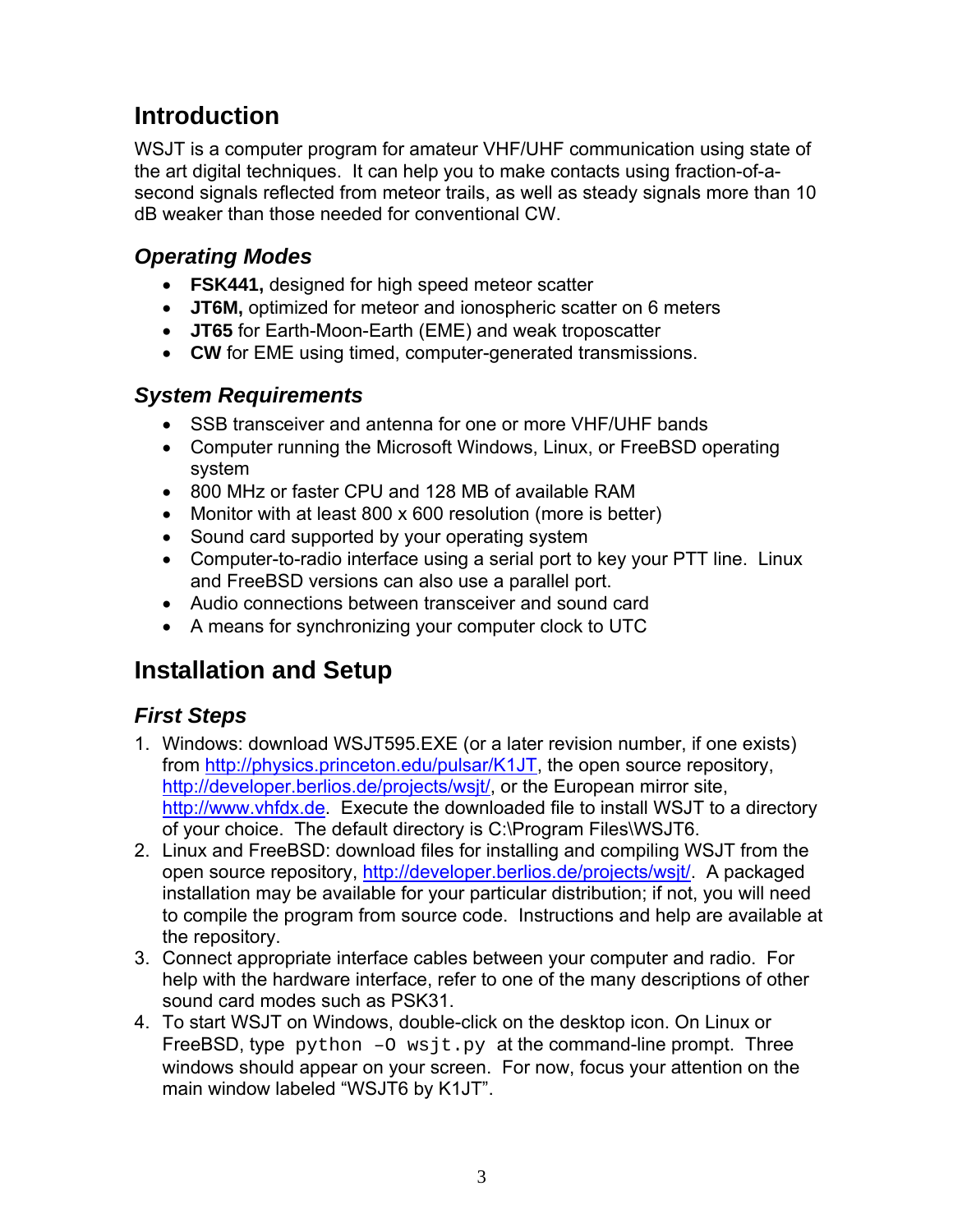## **Main Screen, FSK441 Mode**

| N.                 | WSJT 6                           | by K1JT                                                    |      |                                         |      |                                                  |                       |                                                                |                                                                                               |                                                                                                              |            | ٠                           |                                                            |
|--------------------|----------------------------------|------------------------------------------------------------|------|-----------------------------------------|------|--------------------------------------------------|-----------------------|----------------------------------------------------------------|-----------------------------------------------------------------------------------------------|--------------------------------------------------------------------------------------------------------------|------------|-----------------------------|------------------------------------------------------------|
| File               | Setup View                       |                                                            | Mode | Decode                                  | Save | Band                                             | Help                  |                                                                |                                                                                               |                                                                                                              |            |                             |                                                            |
|                    |                                  |                                                            |      |                                         |      |                                                  |                       |                                                                |                                                                                               |                                                                                                              |            |                             |                                                            |
|                    |                                  | 11:04:00                                                   |      | chemodenmenthemenethedratementhementhal |      |                                                  |                       |                                                                | manuscription of the company of the Mart Start                                                |                                                                                                              |            |                             |                                                            |
| FileID             | 23.0<br>T                        | Width dB Rpt                                               |      | DF                                      |      | Time(s)                                          |                       |                                                                | W8VW_010809_110400                                                                            |                                                                                                              | Freq (kHz) | 2                           | 3                                                          |
|                    | 110400 18.5                      |                                                            |      | 780 10 26 -150                          |      |                                                  |                       |                                                                | ZSO TNX QSO TNX QSO TNX QSO TNX QSO TNX                                                       |                                                                                                              |            |                             |                                                            |
|                    |                                  |                                                            |      |                                         |      |                                                  |                       |                                                                |                                                                                               |                                                                                                              |            |                             |                                                            |
|                    | Log QSO                          | Stop                                                       |      | Monitor                                 | Save |                                                  | Decode                | Erase                                                          | Clear Avg                                                                                     | <b>Include</b>                                                                                               | Exclude    | TxStop                      |                                                            |
|                    | To radio:<br>Grid:<br>Hot A: 244 | wsww<br>EM77bq<br>Az: 257 EI: 8<br>2006 Jul 31<br>18:33:36 |      | Lookup<br>Add<br>632 mi                 |      | s<br>$Clip_0$ $0$<br>Tol<br>Defaults<br>Dsec 0.0 | $\overline{2}$<br>400 | $\Gamma$ Zap<br>$\Gamma$ NB<br>$\Gamma$ Ereeze<br>$\Gamma$ AFC | $\Box$ Tx First<br>26<br>Rpt<br>$\Gamma$ Sh Msg<br>$\Gamma$ Sked<br>GenStdMsgs<br>Auto is Off | <b>MSMN K1JT</b><br>W8WN 26 K1JT 2626<br>R <sub>26</sub><br><b>RRR</b><br>$\parallel$ 73<br><b> </b> СQ К1ЈТ |            | G.<br>o<br>о<br>c<br>о<br>O | Tx1<br>Tx2<br>Tx2<br>Tx4<br>$Tx \leq$<br>$Tx\underline{6}$ |
| $\ $ 1.0000 1.0000 |                                  |                                                            |      |                                         |      |                                                  |                       |                                                                |                                                                                               |                                                                                                              |            |                             |                                                            |

## <span id="page-3-0"></span>**Options Screen**

| <b>Options</b>                                                                                                                                                                                                          |                                                                                                                                                                                         |                                                            |
|-------------------------------------------------------------------------------------------------------------------------------------------------------------------------------------------------------------------------|-----------------------------------------------------------------------------------------------------------------------------------------------------------------------------------------|------------------------------------------------------------|
| Station parameters<br>K1JT<br>My Call:<br>FN <sub>20qi</sub><br>Grid Locator:<br>ID Interval (m): 10<br>PTT Port:<br>Audio In:<br>Audio Out:<br>10<br>1.0<br>Rate In:<br> 1.0 <br>Rate Out:<br>Distance unit: C mi C km | FSK441/JT6M message templates<br>G NA C EU<br>C Report C Grid<br>Reset defaults<br>Tx 1: <b>%T %M</b><br>Tx 2:  %T %R %M %R%R<br>$Tx 3:$ R%R<br>Tx 4:  RRR<br>Tx 5: 73<br>$Tx 6: CO$ %M | Miscellaneous<br>DXCC prefix:<br>Source RA:<br>Source DEC: |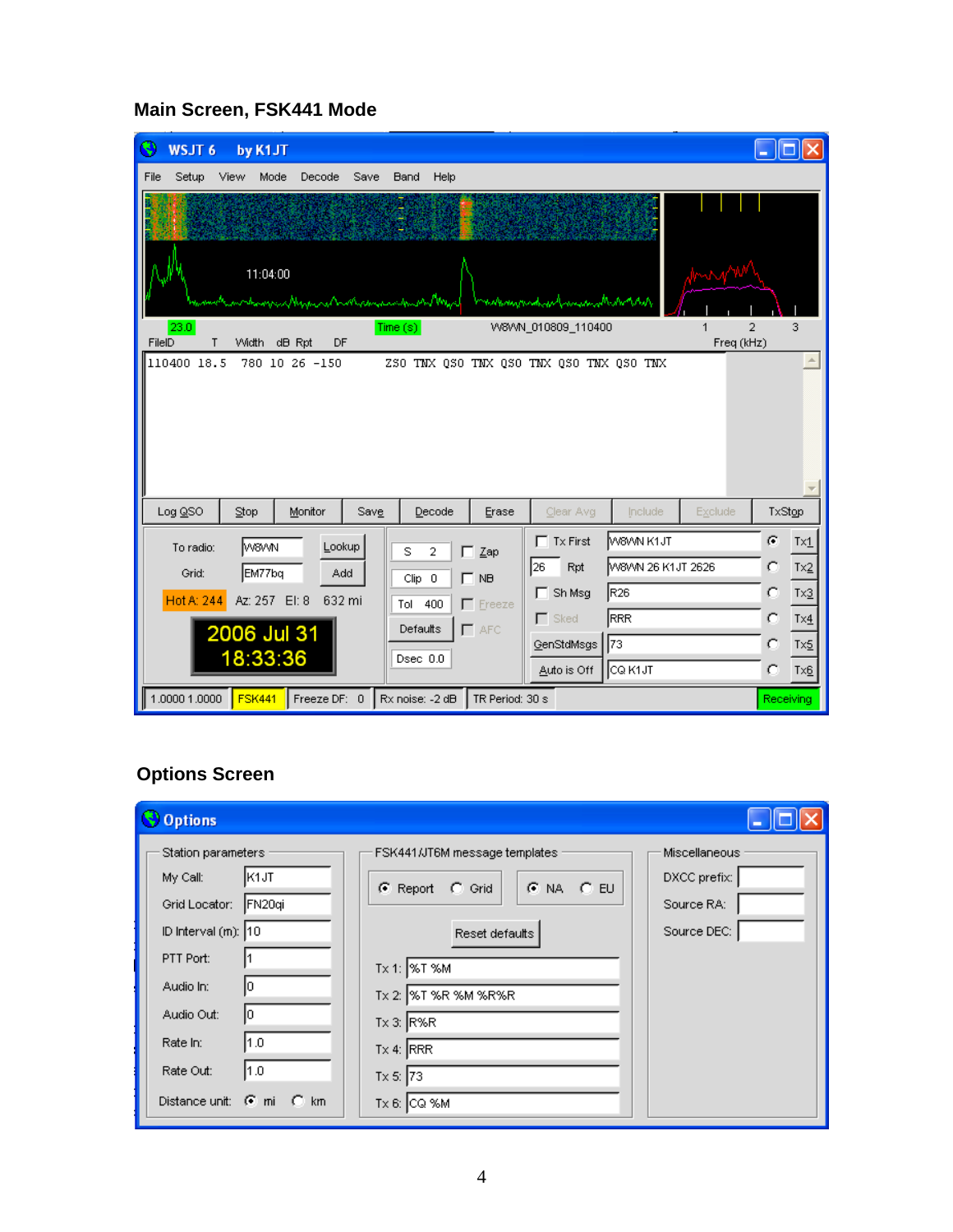- <span id="page-4-0"></span>5. Select **Options** from the **Setup** menu (see pictures on page [4](#page-3-0)) and enter your callsign and grid locator. In the box labeled **PTT Port,** on Windows enter the number of the serial port you will use for T/R control (for example 1 if you will use COM1). Enter 0 if you will use VOX control (not recommended if you are running high power). On Linux or FreeBSD enter the actual device name, for example /dev/ttyS0.
- 6. Dismiss the **Options** window, hit function key **F7** to choose **FSK441A** mode, and select **Open** from the **File** menu. Navigate to the RxWav\Samples folder in your WSJT home directory and open the file recorded from W8WN. When this file has been decoded, your main screen should look something like the picture on page [4.](#page-3-0) Try clicking with the right mouse button around the location of the ping at t = 18 s on the graphical display, and observe the decoded text that appears. If you click on the static crashes around  $t = 1$  s or elsewhere on the green line, you will see garbage text. Click **Erase** to clear the text and graphical areas. You can click **Decode** to decode the full file again.
- 7. Take note of two numbers in the first panel of the status bar at lower left of the main screen. After WSJT has been running for a minute or so they should stabilize at values close to 1.0000. If both numbers are between 0.9995 and 1.0005, the input and output sampling rates of your soundcard are close to the nominal 11025 Hz. If either number is outside this range, enter it as **Rate in** (first number) or **Rate out** (second number) on the **Options** screen. WSJT will then make necessary adjustments for the incorrect hardware sampling rate or rates.
- 8. You will need a method of setting your computer clock to an accuracy of one second or better, and keeping it set. Many operators use an internet-based clock-setting program, while others use a broadcast service such as GPS or WWVB.

## *Adjusting Signal Levels*

- 1. If your computer has more than one sound card, select the desired device numbers for **Audio In** and **Audio Out**. The **Console Window** (see picture on page [17\)](#page-16-1) offers a menu of choices.
- 2. Turn on your radio and tune it to a clear frequency so that only background noise is sent to the sound card.
- 3. Click **Monitor** to start audio sampling.
- 4. Select **Options | Rx volume control** on the SpecJT screen to bring up the sound card input mixer.
- 5. Adjust a slider on the audio mixer and/or your receiver gain control(s) to bring the signal level close to what WSJT considers "0 dB" as indicated on the bar graph at lower right of the SpecJT screen. The signal level is also displayed on the status bar at bottom of the main WSJT window.
- 6. Press **F7** to enter FSK441A mode.
- 7. Select **Options | Tx volume control** to bring up the sound card output mixer.
- 8. Click the Tx1 button to be sure that T/R switching works and that audio tones are being sent from the computer to your radio.
- 9. Adjust the slider on the audio mixer to get the proper audio signal level for your transmitter.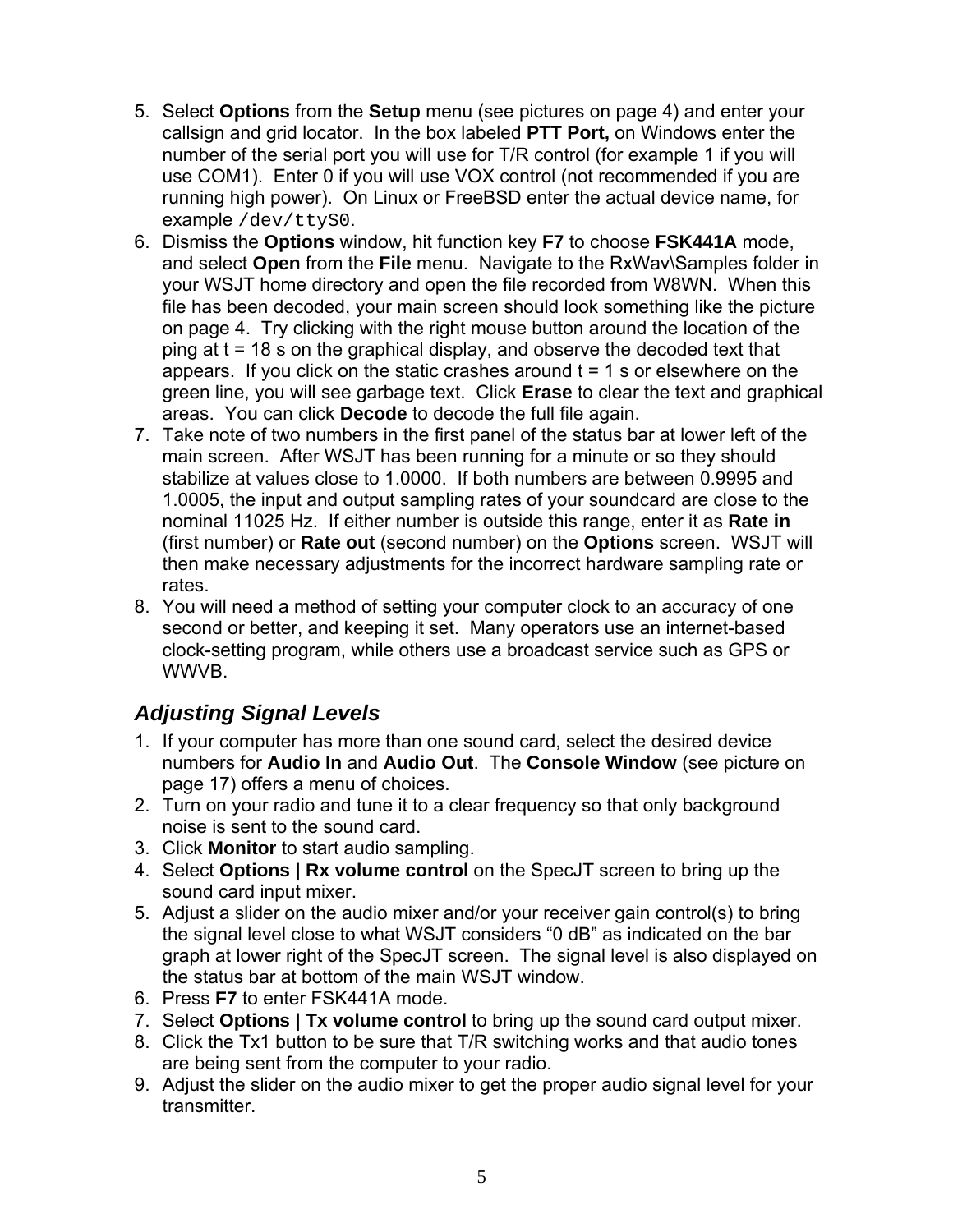#### <span id="page-5-0"></span>*Amplifier Considerations*

WSJT generates a single-frequency sine wave at any instant while transmitting. Except during station identification, there is no "key up" time; signal amplitude is constant, and one tone changes to the next one in a phase-continuous manner. As a result, WSJT does not require a high degree of linearity in your power amplifier. You can use a class C amplifier without generating unwanted sidebands or splatter. Full amplitude transmissions lasting 30 seconds or longer will put more stress on your final amplifier than SSB or CW operation. If this would cause the amplifier to overheat, you should take appropriate action: reduce power or add another cooling fan or blower.

WSJT should now be set up and ready to operate. Be aware, however, that WSJT is a complicated program. It has many operational nuances, especially ones having to do with the correct decoding of received signals. If you are a new WSJT user, it is strongly recommended that you work through the decoding tutorial in the next section.

## **Step-by-Step Decoding Tutorial**

A large part of the skill required for effective use of WSJT is learning to use the decoders effectively. To use the following tutorial you must first obtain the collection of sample wave files available at

[http://physics.princeton.edu/pulsar/K1JT/WSJT6\\_Samples.EXE](http://physics.princeton.edu/pulsar/K1JT/WSJT6_Samples.EXE) (Windows) or [http://physics.princeton.edu/pulsar/K1JT/WSJT6\\_Samples.tgz](http://physics.princeton.edu/pulsar/K1JT/WSJT6_Samples.tgz) (Linux). These files contain on-the-air recordings of meteor pings in FSK441 mode, pings and ionospheric scatter signals in JT6M mode, and EME signals in the JT65 modes. The package of sample files is about 22 MB in size. If you do not have a fast internet connection, you may wish to obtain the sample wave files on CD-ROM. Instructions may be found at

[http://physics.princeton.edu/pulsar/K1JT/Download.htm.](http://physics.princeton.edu/pulsar/K1JT/Download.htm)

1. If you have already installed and used a version of WSJT6, delete your WSJT.INI file or temporarily rename it to something else. This will ensure that you start the tutorial with everything in the default configuration.

2. Install the sample files to the RxWav subdirectory under your WSJT6 installation directory. You can do this by executing the file WSJT6\_Samples.EXE (in Windows) or by extracting the tarfile WSJT6\_Samples.tgz (in Linux or FreeBSD).

3. Double-click on the WSJT6 desktop icon to start the program in Windows. In Linux, start the program by typing  $p$ ython -0 wsjt.py. Position the main WSJT6 window conveniently on your screen. You may ignore or minimize the other two windows for now.

4. By default WSJT starts in FSK441 mode (yellow label at bottom left of status bar). Select menu item **File | Open** and navigate to subdirectory RxWav\Samples\FSK441 under your WSJT6 installation directory. Double-click on the first file in this directory, K5CZD\_050723\_134100.WAV. The file will be opened and a 2-dimensional spectrogram displayed in the main graphical area. The decoder produces the following text in the main text box:

134100 27.4 220 6 26 -21 O1JT 26 K5CZD 2626 K1JT 27 K5CZ #6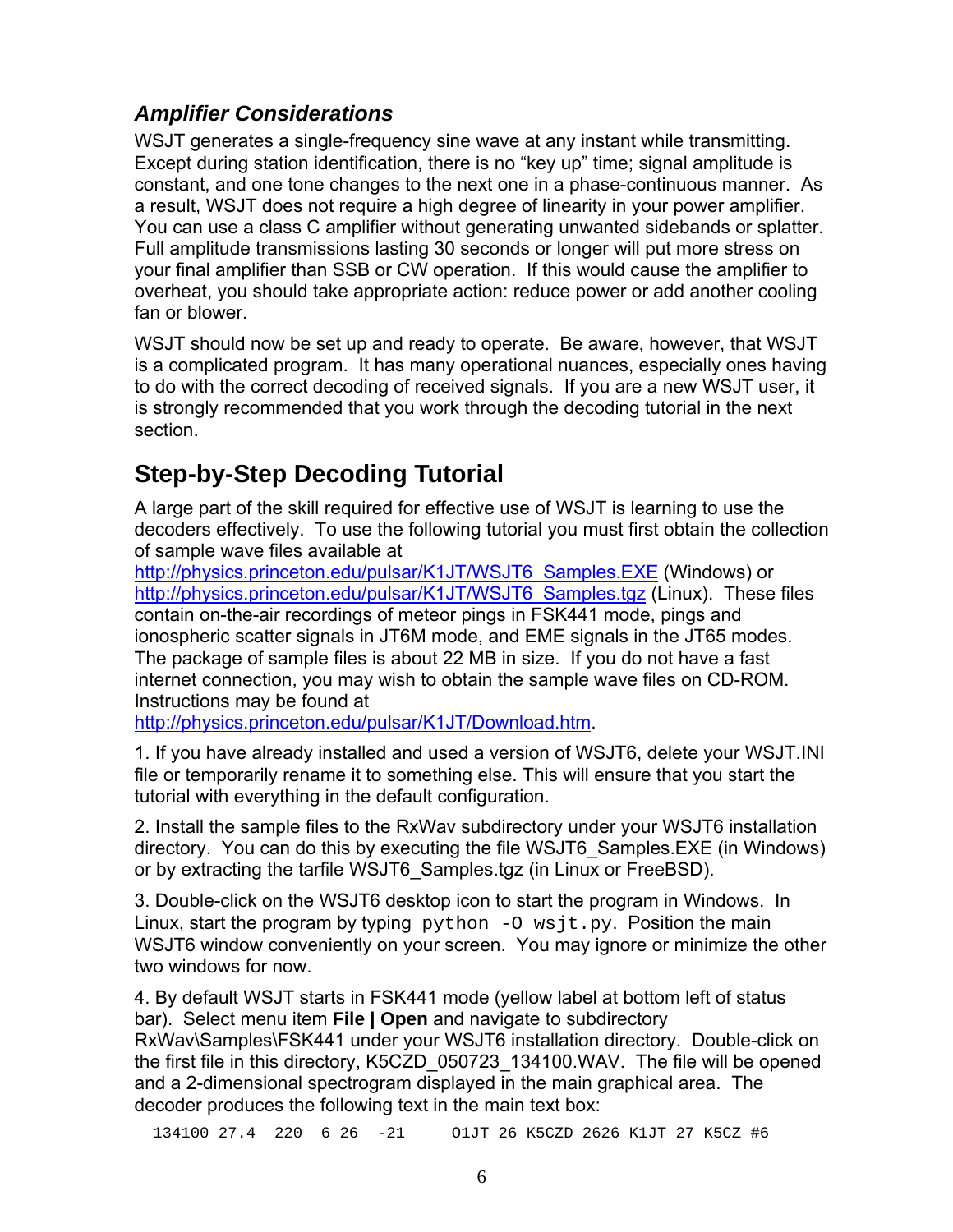According to the line of decoded text, this file contains a meteor "ping" at  $t = 27.4$  s, lasting 220 ms, with  $(S+N)/N = 6$  dB. You can see that K5CZD is sending K1JT the signal report "26". In FSK441 and JT6M modes it is not uncommon to see incorrect characters near both ends of decoded sequences, where the signal is weak. Additional details on message structure and information reported by the decoders is presented later in this Guide.

5. Hit the **F6** key (or select **File | Open next in directory**) to open and decode successive files in the FSK441 directory. These files contain recordings of K8EB calling KB4BWW, KC0HLN calling CQ and then working K1JT, KM5ES working K1JT, KM5PO calling K1JT as a "tailender," and finally N9EGT calling CQ. With any of these files you should try left- and right-clicking on the pings to invoke the decoder at a particular location in the file. You can also try clicking on pure noise, away from any ping; you should then see only garbage as decoded text. You can click **Erase** or **Decode** at any time to clear the display areas and decode the most recently analyzed file again.

6. Open the first KC0HLN file again. It produces the message

001400 6.5 400 15 27 -21 2 CQ KC0HLN EN32 CQ KC0HLN E/31 GQ#GBYLE

Double-click on the callsign KC0HLN in the text window, and watch what happens in the Tx message boxes. The program is now ready for K1JT to answer this CQ.

7. Hit **Shift-F7** to switch to JT6M mode (on Linux, use the **Mode** menu). Select **File | Open**, navigate to inside the subfolder RxWav\Samples\JT6M under your WSJT6 installation directory, and double-click on the AA9MY file. You should see a message in which AA9MY is finishing a QSO by sending "73 DE AA9MY":

142300 15.1 1.2 -2 -15 9MY 73 DE AA9MF2

The AA9MY signal is rather weaker than those in the FSK441 examples. Try listening to any of the files using Windows Sound Recorder, to get a feeling for what they sound like.

8. Hit **F6** to read and decode successive files in the JT6M directory. You should see AC5TM working K1SIX, AF4O working K1JT, and WA5UFH working K0AWU. In several files the signals are inaudible or barely audible, yet still decodable. The second AF4O file produces no decoded text by default, but try right-clicking at about t = 16.6 s. (The file time corresponding to the location of the mouse pointer is displayed in a green label at lower left of the plot area.) You should be able to find several other examples of decodable text in flat regions on the green curve. For example, try left-clicking at  $t = 7.4$  s or  $t = 9.8$  s in the first AF4O file, or at  $t = 11.6$  s in the second AF4O file.

9. Hit **F8** to switch to mode JT65A and clear the **Freeze** setting. You should now pay some attention to the SpecJT screen as well as the main WSJT6 screen. (Select **View | SpecJT** if you have previously minimized or deleted it.) If the SpecJT and WSJT6 windows overlap on your screen, you can reduce the vertical size of the SpecJT window so that only its top half shows. Select speed 3 on the SpecJT window and check the following items on the SpecJT **Options** menu: **Mark T/R boundaries**, **Flatten spectra**, **Mark JT65 tones only if Freeze is checked**, and **JT65 DF axis**. Select **File | Open** on the main screen, navigate to inside the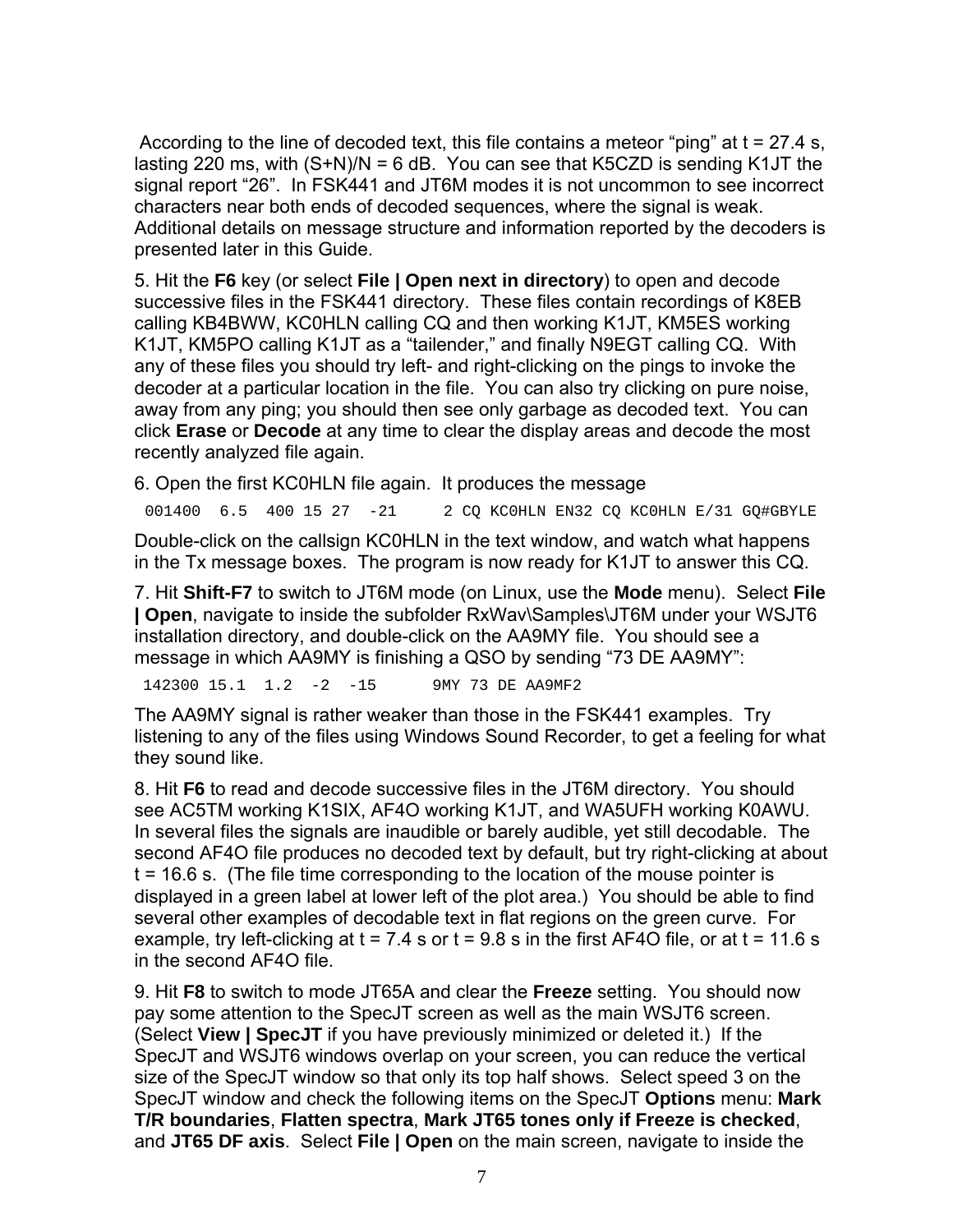JT65A directory, and double-click on the F9HS file name. The SpecJT screen will show a messy spectrum cluttered with birdies at 100 Hz intervals and other interfering signals. However, the red curve in the main-screen graphical area shows a strong JT65 sync tone amongst the clutter, and the decoder produces

074800 1 -23 2.7 363 5 \* K1JT F9HS JN23 1 10

10. Double-click on F9HS in the text window. You should see F9HS copied into the **To Radio** box; the database will be searched and the grid locator entered, if available; Tx messages will be generated for a QSO with F9HS, and the Tx message pointer will be set to message number 2 so that a signal report will be sent. During actual operation, all of this can take place in the few seconds near the end of a reception interval, before you start transmitting again.

11. Hit **F6** to open the next file. A smaller red spike appears, and you will see that G3FPQ is calling W7GJ:

131900 1 -25 1.5 42 3 \* W7GJ G3FPO IO91 1 0

12. Hit **Shift-F8** to select JT65B mode (use the **Mode** menu on Linux). Then select **File | Open**, navigate to inside the JT65B directory, and open the DL7UAE file. The waterfall shows a strong birdie at DF = 783 Hz and several weaker signals. The ones at DF = 223 and DF = 244 Hz look most interesting because they show the "speckled" QSB typical of EME libration fading at 2 meters. WSJT chooses the signal at DF = 223 Hz as the most promising, and decodes it to reveal DL7UAE answering a CQ from K1JT.

002400 6 -23 2.5 223 23 \* K1JT DL7UAE JO62 1 10

The red curve shows a second spike that looks almost as good as the DL7UAE signal (see picture on page [14](#page-13-0)). Experiment to see if you can determine who else might be calling. (The answer and how to find it are given below, in step 19.)

13. When you are ready to continue, clear **Freeze** and **AFC** (you may also want to click **Erase** and **Clr Avg**) and hit **F6** to open the next file. The green curve shows some nasty SSB QRM starting at  $t = 5.3$  s into the file. (Again, you might want to listen to this file.) Some rhythmic broadband noise is also present, showing clearly on the green line. Fortunately, the waterfall looks nearly clean in the important JT65 spectral region, and WSJT has no problem decoding the signal at  $DF = -46$  Hz. EA5SE is sending K1JT the OOO signal report.

000400 2 -25 2.9 -46 3 # K1JT EA5SE IM98 OOO 1 10

Try double-clicking on the sync tone in the waterfall, or on the red spike in the mainscreen graphics area. Either action will automatically set DF to the selected frequency, **Freeze** on and **Tol** = 50 Hz, and will then invoke the decoder. You can see on the red curve that the sync-tone search range has been reduced to a range ± 50 Hz around the selected frequency offset **Freeze DF**.

Take note of the colored tick marks on the frequency scale at the top of the SpecJT screen. The leftmost vertical green mark shows the selected **Freeze DF**, and the horizontal band below it shows the range searched for a sync tone. The other green tick marks the upper limit of the JT65 data tones, and red ticks mark the frequencies that would be used for shorthand messages.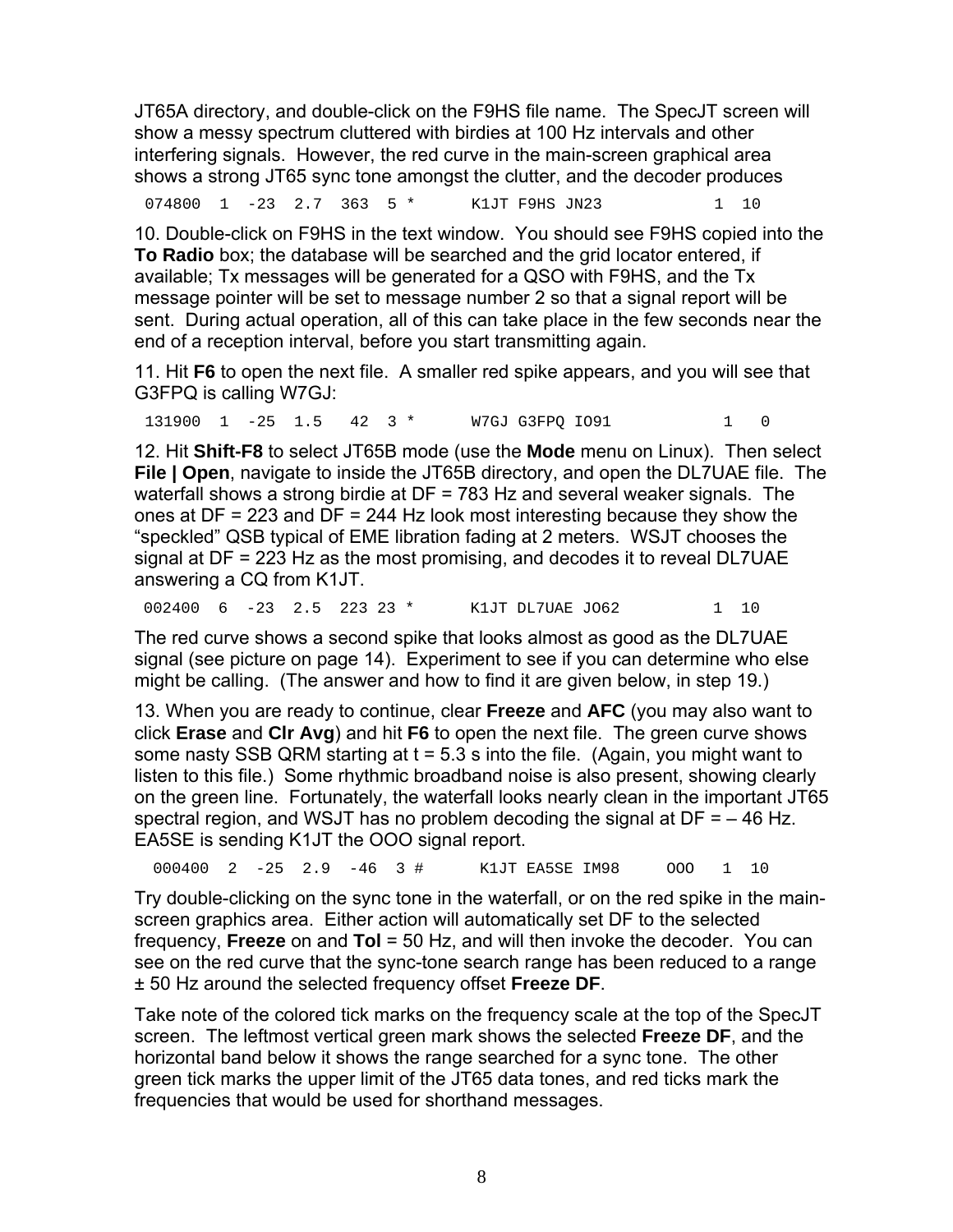14. Hit **F6** to open the next file. You will see EA5SE sending K1JT the shorthand message RRR. Magenta and orange curves in the main-screen graphics area show the measured spectra for the two distinct phases of the shorthand message cycle. In the waterfall display you should see the alternating tones for RRR accurately aligned with the sync-tone marker and the second red marker. Hit the **F6** key once more to decode the final transmission of this QSO, with ES5SE sending 73 to K1JT.

15. Uncheck **Freeze** and hit **F6** again. The waterfall shows a likely sync tone with deep libration fading at  $DF = -22$  Hz, and the decoder shows  $E14DQ$  sending K1JT the OOO signal report. Double-click on the sync tone in either window to lock him in, and hit **F6** to open the next file. Evidently EI4DQ has received the OOO report from K1JT and is now sending RO.

16. Clear the **Freeze** box, check **AFC**, and hit **F6** again to open the next file. Two birdies are in the passband, but WSJT ignores them and finds a valid sync tone at DF = 223 Hz, decoding IK1UWL sending an OOO report to K1JT. Uncheck **AFC** and hit **Decode**; you will notice that the first of two numbers near the end of the decoded line changes from 1 to 0, indicating that without **AFC** the Deep Search decoder is required to decode this file. Double-click on the sync tone to lock in IK1UWL, and wait for the next transmission (i.e., hit **F6** to read the next file). IK1UWL has copied my RO, so he is sending RRR. Note that this shorthand message is barely visible on the waterfall, but it is still decoded correctly. K1JT would now send 73 to signify that the QSO is complete.

17. Clear the **Freeze** and **AFC** boxes and hit **F6** to find RU1AA calling CQ. RU1AA has a big signal; his tones are easily audible in this file. In the next several files K1JT works him quickly, despite two birdies that are drifting down through the JT65 signal passband. Notice that as a reminder, decoded shorthand messages are always flagged with a "?" mark unless you have turned **Freeze** on and set **Tol** to 100 Hz or less — things that you should always do, for best results. RU1AA ends the QSO by sending the message "TNX JOE -14 73" to tell K1JT that his signal peaked at –14 dB. Since this message does not start with two callsigns (or CQ or QRZ plus one callsign) it is treated as a plain text message. Such messages can convey no more than 13 characters, so in this case the final "3" is truncated.

18. Clear the **Freeze** box and hit **F6** to show another big Russian signal: RW1AY/1 is answering a CQ from K1JT. Double-click on the sync tone (on either window) to lock it in, and then hit **F6** to see the "RO", "73", and "-19TNXQSO 73" contents of the next three transmissions.

19. Were you able to decode the second station answering my CQ in the DL7UAE file? If so, congratulations! If not, clear **Freeze** and go back to **File | Open** and select the first file again. Left-click on the smaller red spike, check **Freeze** on, and reduce **Tol** to 10 Hz. Then hit **Decode**, and you should see SP6GWB calling K1JT with an excellent signal. The DL7UAE and SP6GWB signals are separated by only 22 Hz, so most of their tones overlap in the 355 Hz passband of JT65B. Nevertheless, the decoder copies perfectly through the resulting QRM with the help of its robust error-correcting code.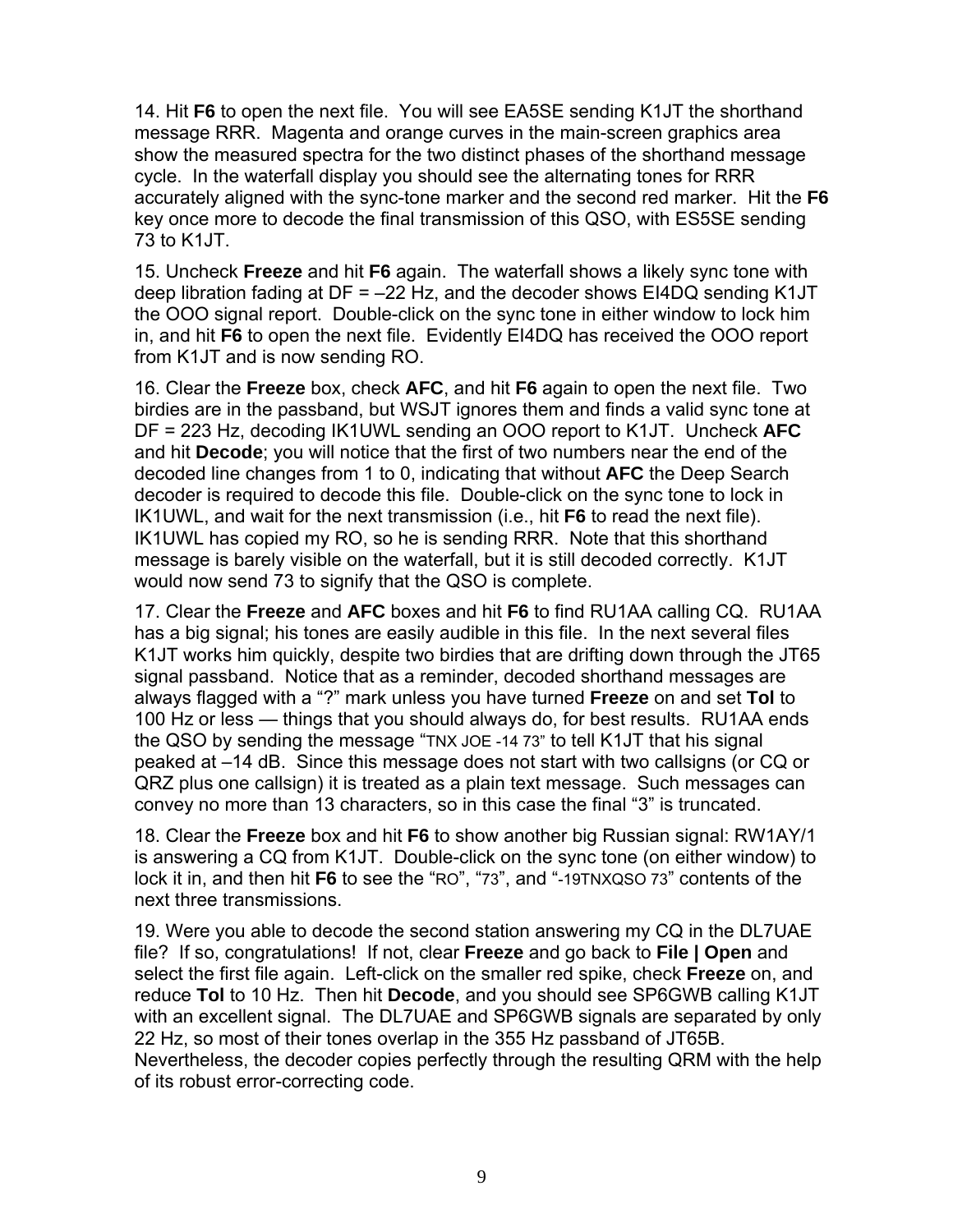<span id="page-9-0"></span>20. While you have the DL7UAE file in memory, **Freeze** on, **Tol** = 10 Hz, and DF set on the smaller red spike, hit **F2** to open the **Setup | Options** screen and enter your own call (or some other call) in place of K1JT in the **My Call** box. Then dismiss the **Options** screen and try to decode the SP6GWB signal again. You will surely fail, because for this message successful copy was obtained as a result from the Deep Search decoder, which is described further below.

This concludes the step-by-step decoding tutorial.

## **Operating with WSJT**

By longstanding tradition, a minimal valid QSO requires the exchange of callsigns, a signal report or some other information, and acknowledgments. WSJT is designed to facilitate making such minimal QSOs under difficult conditions, and the process can be made easier if you follow standard operating practices. The recommended procedure is as follows:

- 1. If you have received less than both calls from the other station, send both calls.
- 2. If you have received both calls, send both calls and a signal report.
- 3. If you have received both calls and a report, send R plus your signal report.
- 4. If you have received R plus signal report, send RRR.
- 5. If you have received RRR that is, a definite acknowledgment of all of your information — the QSO is "officially" complete. However, the other station may not know this, so it is conventional to send 73s (or some other conversational information) to signify that you are done.

Slightly different procedures may be used in different parts of the world, or in the different operating modes. Typing the **F5** key will cause WSJT to pop up a screen that reminds you of the recommended procedures.

To prepare for making a QSO, enter the other station's callsign in the **To radio** box and click **Lookup** and **GenStdMsgs** to generate a sequence of the commonly used messages. If **Lookup** does not find the callsign in the database file CALL3.TXT, you may enter the grid locator manually. Decide whether you or the other station will transmit first, and check or uncheck **Tx First** appropriately. Select the message for your next transmission by clicking in the small circle to the right of the message text. Click **Auto** to start an automatic sequence of transmission and reception intervals. You can switch messages while a transmission is in progress by clicking on one of the **Tx** buttons to the right of the circles.

Real-time spectral information is displayed graphically on the SpecJT screen. Spectrograms scroll horizontally in FSK441 and JT6M and vertically in JT65. You can select one of several scrolling speeds at the top right of the SpecJT window.

At the end of each receiving period, WSJT displays various properties of a received signal on the main screen. An example for JT6M mode appears on the next page, and examples for FSK441 and JT65 can be seen on pages [4](#page-3-0) and [14](#page-13-0). A green line in the main graphical area illustrates signal strength vs. time, and other lines or images display spectral information and synchronization results, depending on the mode.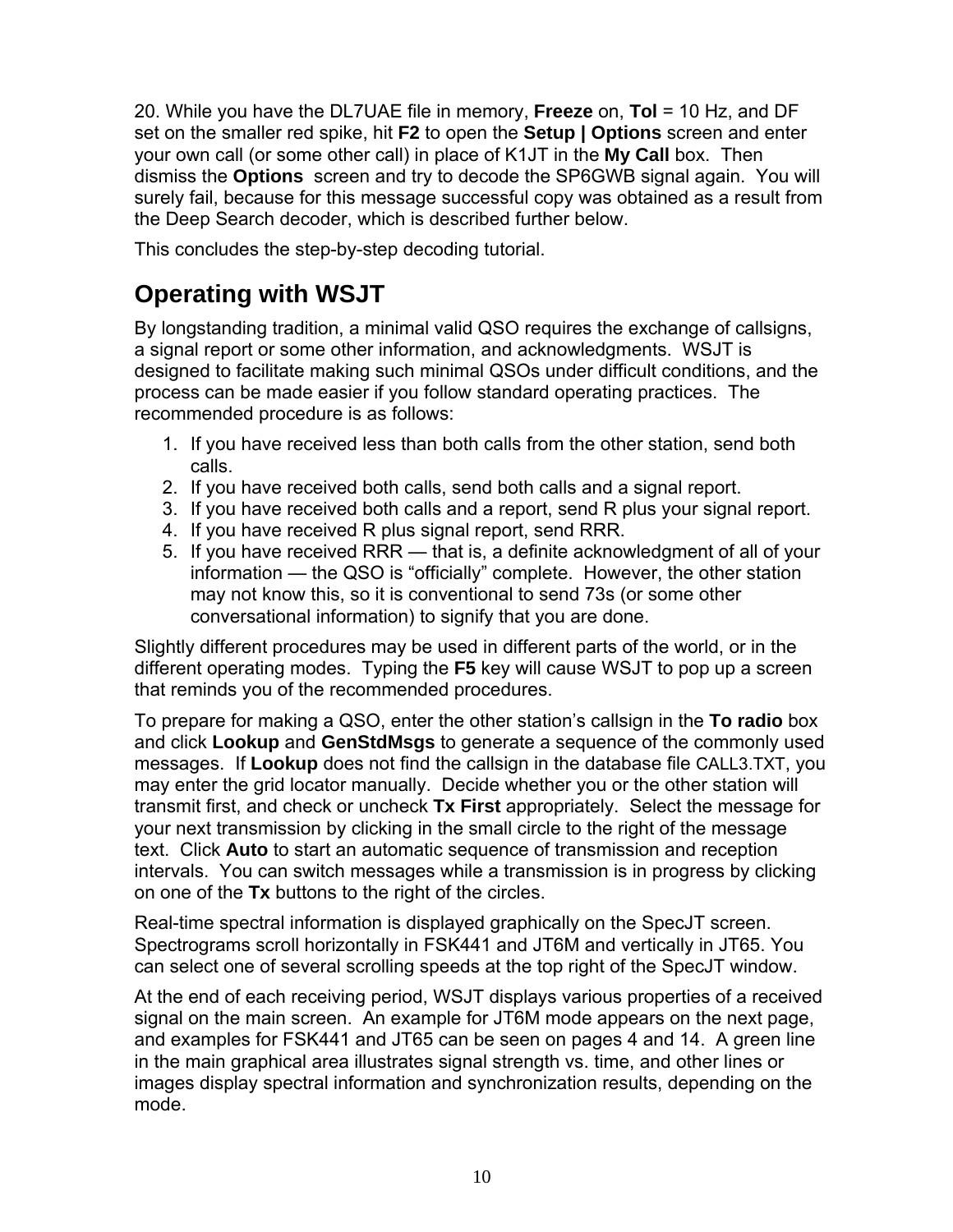<span id="page-10-0"></span>Decoded text appears in the large box below the graphical area and is also written to a cumulative output file, ALL.TXT. The program's best estimate of **DF**, a detected signal's frequency offset, is included on each text line. The accuracy of these estimates is about ±25 Hz for FSK441 signals, ±10 Hz for JT6M, and ±3 Hz for JT65. Within these tolerances (and subject to the stability of oscillators and the propagation path) you should see consistent numbers in the DF column during any QSO that produces usable signals.

Double-clicking on a callsign in either one of the decoded text windows will cause that callsign to be copied into the **To radio** box. The corresponding grid locator will be looked up in the database and the callsign inserted appropriately into the message boxes **Tx1** and **Tx2**. If the decoded text line includes "CQ" before the selected callsign, message **Tx1** will be selected for your next transmission. Otherwise, **Tx2** will be selected. The status of **Tx First** may be changed if the timestamp on the decoded message indicates this should be done and if **"Double-click on callsign sets TxFirst"** has been checked on the **Setup** menu.

#### **JT6M Mode**

<span id="page-10-1"></span>

## *FSK441 and JT6M*

The FSK441 and JT6M operating modes use 30 s periods for transmission and reception. When a reception interval has finished the program looks for signal enhancements produced by short-lived reflections from meteor trails. You can often hear such "pings" when they occur, and you will see them as spikes on the green line and brighter colors in the waterfall spectrum. One or more lines of decoded text may result from each ping. By clicking in the graphical area you can force a decoding attempt at a particular spot in a record. You can also make the program decode in real time, just after hearing a ping, by clicking on the ping in the SpecJT display.

WSJT attempts to compensate for relative mistuning between transmitting and receiving stations. By default the frequency search range is ±400 Hz in FSK441 and JT6M modes. You can reduce the range by setting the value of **Tol** (for "tolerance") to a smaller value. Adjustments to the decoding parameters can be made at any time by right- or left-clicking on the parameter labels. **S** sets the minimum strength (in dB) for acceptable pings. **Clip** sets a parameter that establishes the program's immunity to broadband noise pulses. Set **Clip** to a value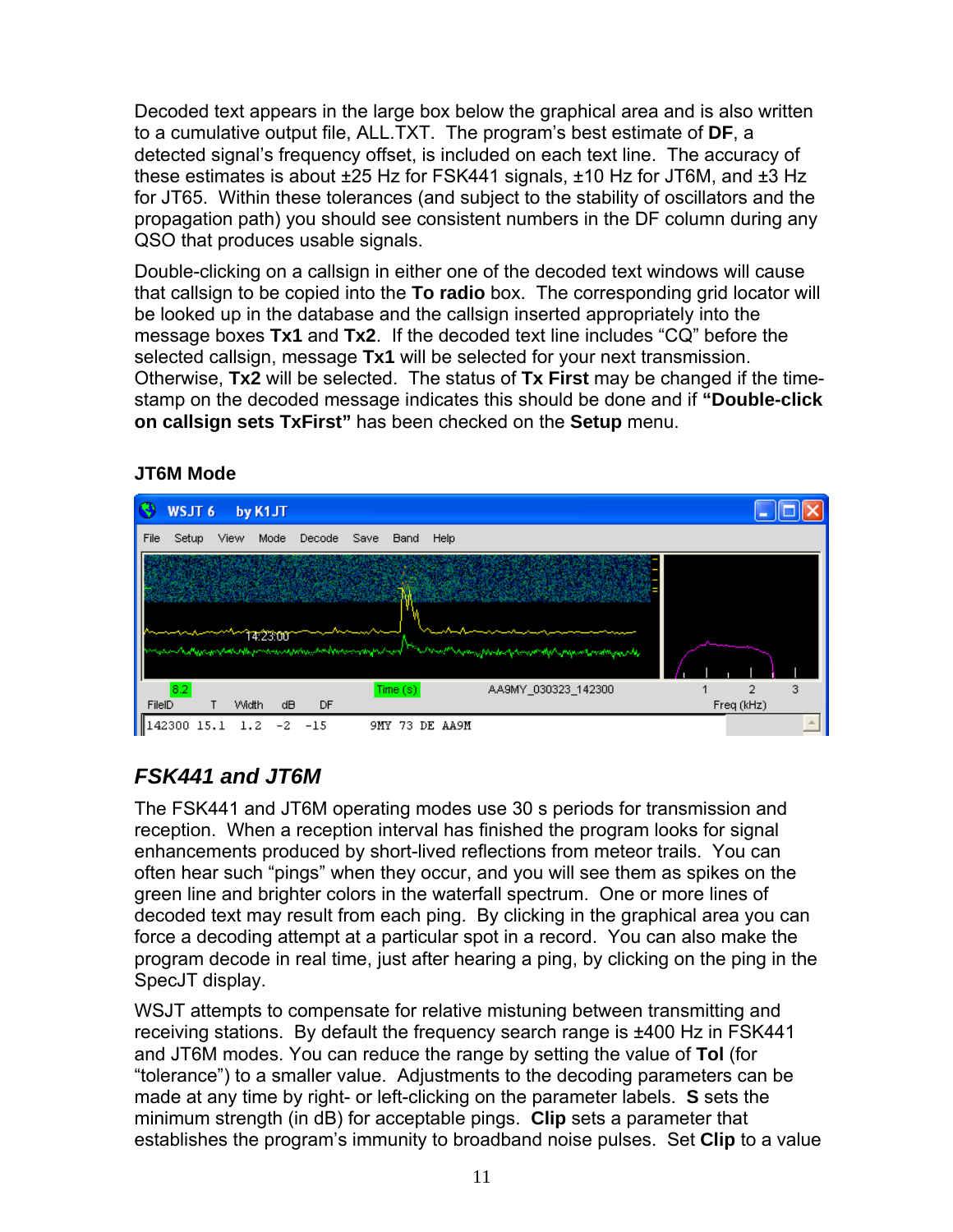greater than 0 if static crashes are producing too many garbage decodes. All parameters can be reset to their default values for the mode in use by clicking the **Defaults** button.

In the FSK441 and JT6M modes, if DF lies outside the range ±100 Hz it will help to retune your receiver to compensate. Do this with your transceiver's RIT control, or by using split Rx/Tx VFOs. In JT6M mode you can accomplish the same thing by checking **Freeze** and using the keyboard right/left arrows to move **Freeze DF** (as displayed in the bottom-of-screen status bar) to the desired value. In general you should not change your transmitting frequency during a QSO, since your partner will be trying to tune you in at the same time.

In addition to the green line for overall signal strength, JT6M produces a yellow line showing the detected strength of a JT6M synchronizing tone (see illustration on page [11\)](#page-10-1). JT6M attempts to decode both individual pings and an "average message" based on the entire transmission, or selected portions thereof. An average message is flagged with an asterisk at the right end of the decoded text line. Clicking with the left mouse button decodes a 4 s block of data near the mouse pointer, while the right button decodes a 10 s segment. As in FSK441, with marginal signals you should experiment as necessary for best decoding. JT6M can work with signals many dB weaker than those required for FSK441. You will sometimes find that clicking on a smooth green line, even where nothing was heard and nothing can be seen, causes callsigns or other information to pop up out of the noise.

Standard messages in FSK441 and JT6M are generated with the aid of templates defined on the **Setup | Options** screen (see page [4\)](#page-3-0). Default templates are provided conforming to standard operating practices in North America and Europe, and you can edit the templates to suit your own requirements. Your edits will be saved on program termination and restored when you restart WSJT. Normal FSK441 and JT6M messages can contain any arbitrary text up to 28 characters. The supported character set is 0 1 2 3 4 5 6 7 8 9 A B C D E F G H I J K L M N O P  $Q R S T U V W X Y Z$ .,  $4$  ?  $\$  plus the space character.

FSK441 also provides a special shorthand format to transmit a few simple messages in a highly efficient way. Check **Sh Msg** to enable shorthand messages. The supported shorthands are R26, R27, RRR, and 73, and FSK441 sends pure tones at 882, 1323, 1764, or 2205 Hz to convey these messages. If activity levels are high enough that there could be some doubt about who has transmitted a shorthand message, it is better to use normal messages tagged with callsigns or portions thereof.

A typical minimal QSO in FSK441 or JT6M modes might look something like the following:

| 1.            | CQ K1JT      |           |
|---------------|--------------|-----------|
| <sup>2.</sup> |              | K1JT W8WN |
| 3.            | W8WN K1JT 27 |           |
| 4.            |              | JT R26    |
| 5.            | WN RRR       |           |
| 6.            |              | 73 W8WN   |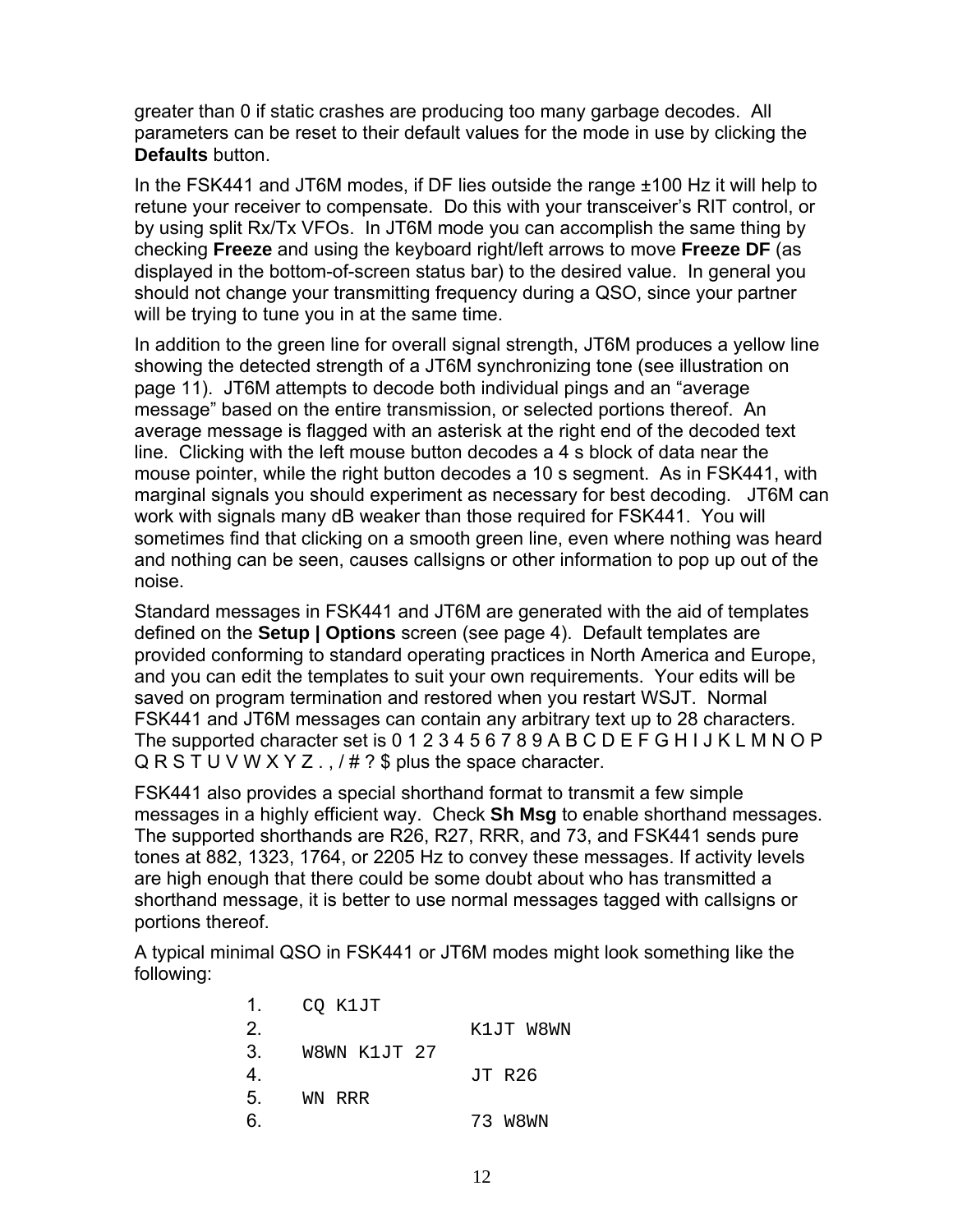<span id="page-12-0"></span>Step ahead to the next message in your sequence only when you have received your QSO partner's information from his sequence.

#### *JT65*

JT65 has three sub-modes known as JT65A, B, and C. They are identical except for the spacing between transmitted tone intervals; see Appendix A, page [30,](#page-29-0) for details. At the present time JT65A is generally used on 50 MHz, JT65B on 144 and 432 MHz, and JT65C on 1296 MHz. The B and C modes are slightly less sensitive than mode A, but progressively more tolerant of frequency drifts and rapid libration fading.

JT65 uses 60 s transmission and reception intervals. An incoming signal is analyzed only when the receiving sequence is complete. As shown in the picture on the next page, the resulting graphical display includes red and blue lines along with the green line. The additional curves summarize the program's attempts to synchronize with the received signal in frequency (red) and time (blue), both of which are necessary steps in decoding the message. You can set the minimum synchronizing threshold with the **Sync** parameter (default value = 1). Proper synchronization is indicated by a sharp upward spike in the red curve and a broader peak on the blue curve. Locations of the peaks correspond to the time and frequency offsets, DT and DF, between transmitter and receiver. EME signals have propagation delays of about 2.5 s and can have significant Doppler shifts. Along with clock and frequency errors, these effects contribute to the measured values of DT and DF.

JT65 is tolerant of frequency offsets up to ±600 Hz. Unless the "red spike" is close to the left or right edge of the plot area (see picture on page [14](#page-13-0)), retuning with RIT is optional. However on bands above 432 MHz, where EME Doppler shifts can amount to several kHz or more, you may need to use RIT or split VFOs in order to acquire the desired signal. Once the program has synchronized on a JT65 signal, it's best to click on the red spike or on the sync tone in the SpecJT waterfall, check **Freeze**, and reduce **Tol** to 100 Hz or less. Then, in subsequent decoding attempts, WSJT will search a range of frequencies only ±**Tol** Hz around the selected **Freeze DF**.

In JT65 mode, double-clicking on the SpecJT waterfall or on the red curve in the main window sets **Freeze DF** to the selected frequency, turns **Freeze** on, sets **Tol** to 50 Hz, and invokes the decoder. Using this handy feature, you can quickly decode a transmission at several different values of DF. Colored vertical tick marks on the SpecJT frequency scale indicate the current setting of **Freeze DF** and the corresponding upper edge of the JT65 bandwidth (green ticks), and the frequencies of the shorthand message tones (red ticks). A horizontal green bar indicates the search range specified by **Tol** and centered on **Freeze DF**.

The JT65 decoder uses a multi-layered procedure. A full description of how it works is available at [http://physics.princeton.edu/pulsar/K1JT/JT65.pdf.](http://physics.princeton.edu/pulsar/K1JT/JT65.pdf) If the softdecision Reed Solomon decoder fails, a deeper search is made using a matchedfilter approach. The decoder constructs a list of hypothetical messages by pairing each entry in the callsign database with "CQ" and with the home callsign of the user. Each trial message is encoded as it would be done at the transmitter,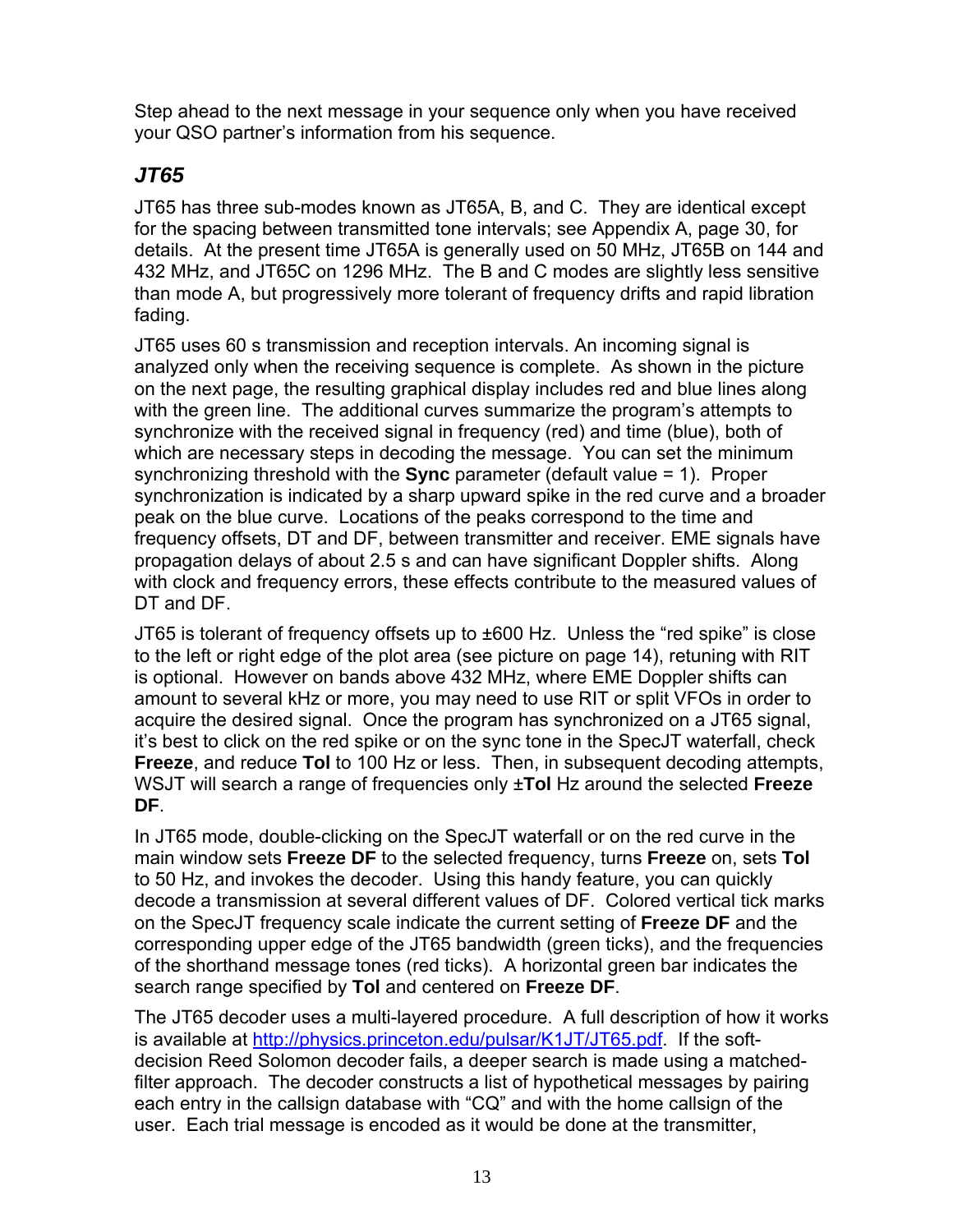including all of the forward error-control (FEC) symbols. The resulting patterns are then tested for good match with the received wave file. Even a single-character mismatch will prevent a decoding from being achieved. You can define the list of likely callsigns in any way you choose. A default callsign database named CALL3.TXT is provided with WSJT, containing the calls of over 4800 stations known to have been active in weak-signal work on the VHF/UHF bands. It is strongly advised that you keep your list up to date and adapt it to your own requirements.

<span id="page-13-0"></span>

In addition to DT and DF, decoded text lines provide information on the relative strength of synchronization, the average signal-to-noise ratio in dB (relative to the noise power in 2500 Hz bandwidth), and **W**, the measured frequency width of the sync signal, in Hz. A symbol following **W** indicates that an adequate level of synchronization has been achieved: \* will be displayed for a normal message, and # for a message including the OOO signal report. Two numbers appear at the end of each line. The first number tells whether the soft-decision Reed Solomon decoder failed (0) or succeeded (1). The second number gives a relative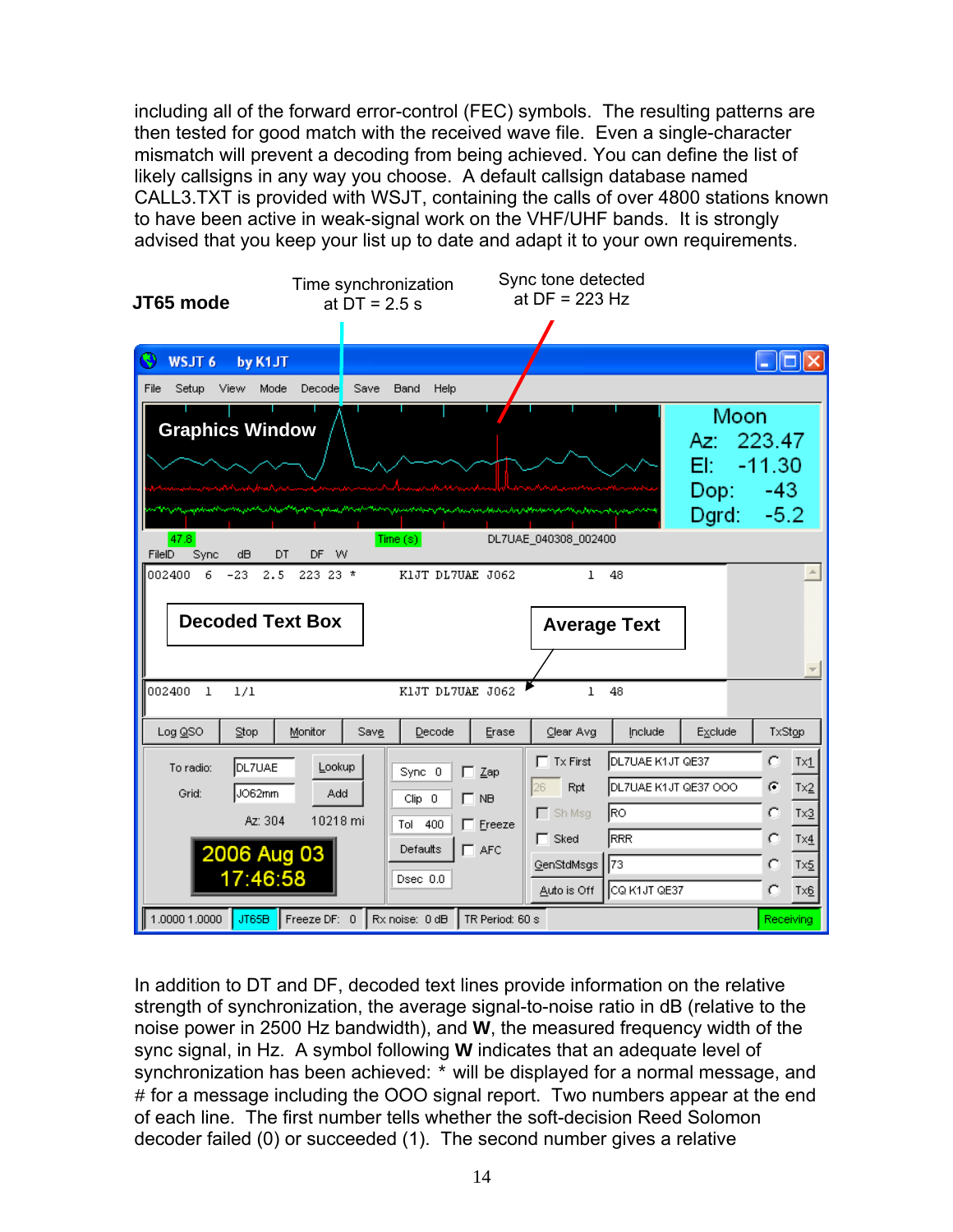confidence level on a 0 to 10 scale for results produced by the Deep Search decoder. Shorthand messages do not produce these numbers.

If a JT65 transmission synchronizes correctly, its spectral information is added into an accumulating array. Subsequent transmissions added into this array can make it possible to decode the average, even if individual transmissions were not decodable. Results of such decoding attempts appear in the Average Text window.

The JT65 Deep Search decoder necessarily has a "grey area" in which it finds a solution but may have only moderate confidence in it. In such cases the decoder appends a "?" to the decoded text, and the operator must make the final decision as to whether the decoding is believable. Be aware that because of the mathematical message structure, incorrect decodings will not differ from the correct one in only a few characters; more likely, they will contain wholly incorrect callsigns and grid locators. As you gain experience in recognizing the graphical and numerical indications of proper message synchronization (Sync, dB, DT, DF, W, and the green, red, and blue curves), as well as the effects of birdies and other interference, you will become adept at recognizing and rejecting the occasional false decodes. If it appears that an unexpected (and perhaps exotic) station is calling you, wait until you decode the message again in a subsequent transmission. Random decoding errors will seldom repeat themselves.

Several options are available for adjusting the JT65 decoding procedure to your liking. If you check **Decode | JT65 | Only EME calls**, only a subset of callsigns in the database that include an "EME" flag will be used in the Deep Search procedure. Check **"No Shorthands if Tx 1"** if you wish to suppress shorthand decodings when you are still transmitting the first Tx message. The **Decode | JT65** sub-menu offers four options for the Deep Search decoder. The first, **No Deep Search**, disables it entirely. **Normal Deep Search** turns it on but suppresses output with confidence levels less than 3, and **Aggressive Deep Search** allows output down to level 1. The last option, **"Include Average in Aggressive Deep Search,"** applies the Deep Search procedure to the accumulating average as well as the most recently received data. You can check the **Sked** box if you are running a schedule with a known station and do not wish to see any results from the Deep Search decoder that are not relevant to your QSO.

JT65 messages can have one of three basic formats:

- 1. Two to four alphanumeric fields with specific contents, as described below
- 2. Any other arbitrary text, up to 13 characters
- 3. Special shorthand messages RO, RRR, and 73

The four fields of a type 1 message usually consist of two legal callsigns, an optional grid locator, and the optional signal report OOO. CQ or QRZ can be substituted for the first callsign. An add-on country prefix followed by "/", a suffix preceded by "/", a signal report of the form "–NN" or "R–NN", or the message fragments "RO", "RRR" or "73" can be substituted for the grid locator. The minus sign in the numerical report is required, and the two-digit number NN must lie between 01 and 30. In circumstances where there could be any confusion about who is sending a report or who it is intended for, these messages including callsigns are the preferred method of sending signal reports. A list of the supported add-on country prefixes can be displayed from the **Help** menu (see page [25\)](#page-24-0).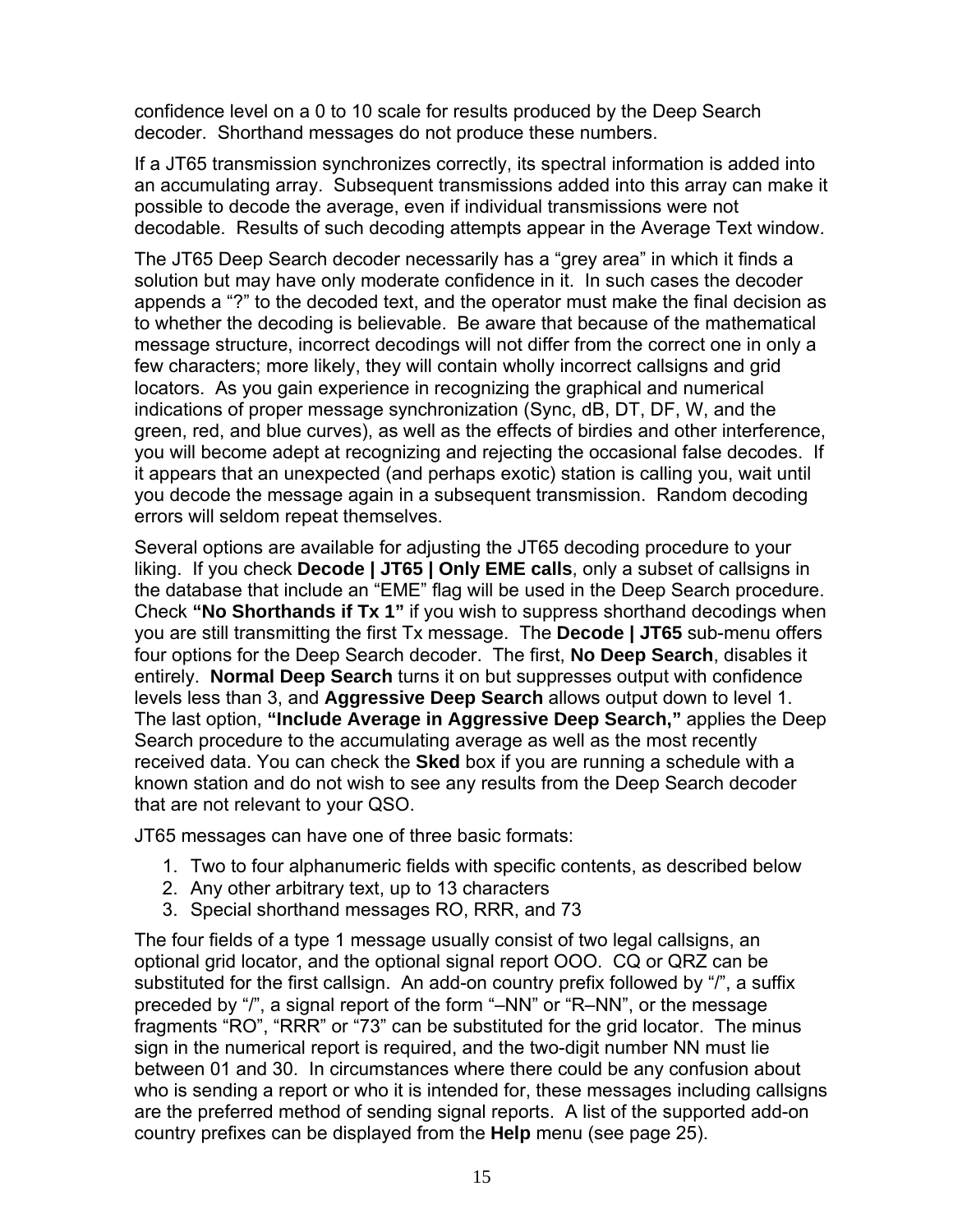<span id="page-15-0"></span>Messages used in a minimal JT65 QSO are typically something like the following:

| 1.             | CO K1JT FN20        |                 |
|----------------|---------------------|-----------------|
| 2.             |                     | K1JT VK7MO OE37 |
| 3.             | VK7MO K1JT FN20 000 |                 |
| $\overline{4}$ |                     | RO              |
| 5.             | RRR.                |                 |
| 6              |                     | 73              |

In a pile-up situation, messages 3, 4, and 5 might alternatively be sent as:

|   | VK7MO K1JT -24    |  |  |                 |  |
|---|-------------------|--|--|-----------------|--|
| 4 |                   |  |  | K1JT VK7MO R-26 |  |
|   | 5. VK7MO K1JT RRR |  |  |                 |  |

Some other examples of properly formatted JT65 messages include the following:

CQ ZA/PA2CHR CQ RW1AY/1 ZA/PA2CHR K1JT K1JT ZA/PA2CHR OOO QRZ K1JT FN20

The JT65 shorthand messages are powerful because they can be decoded at signal levels some 5 dB below those required for standard messages. (In fact, they can often be decoded by ear, or by eye directly from the SpecJT waterfall display.) If a message starts with RO, RRR, or 73, the shorthand format will be sent. If the message text satisfies the requirements for a type 1 message, the specified callsigns, CQ, QRZ, prefix, locator, and/or report will be encoded and sent as entered. With any other entry, 13 characters of arbitrary text will be encoded and sent. The actual message being transmitted is displayed in the bottom right corner of the main screen. Yellow highlighting indicates a standard message, blue a shorthand message, and red a JT65 plain text message.

## *CW*

The WSJT **CW** mode is provided as a convenience for operators attempting EME contacts using timed transmissions of 1, 2, or 2.5 minutes duration. The program sends EME-style messages at 15 WPM by keying an 800 Hz audio tone, and it takes care of the timing and T/R switching. Receiving is left up to you, the operator. Select the desired period by right- or left-clicking on the label at bottom center of the main window. Present conventions typically use 1 minute sequences on 50 MHz, either 1 or 2 minutes on 144 MHz, and 2.5 minutes on 432 MHz and above.

## **The Console Window**

A console window is provided to accommodate startup messages and possible diagnostic messages for WSJT. At startup the window should look something like the picture below. If you have more than one sound card, information presented here will enable you to select the one to use for WSJT. Enter the appropriate device numbers as **Audio In** and **Audio Out** on the Options screen.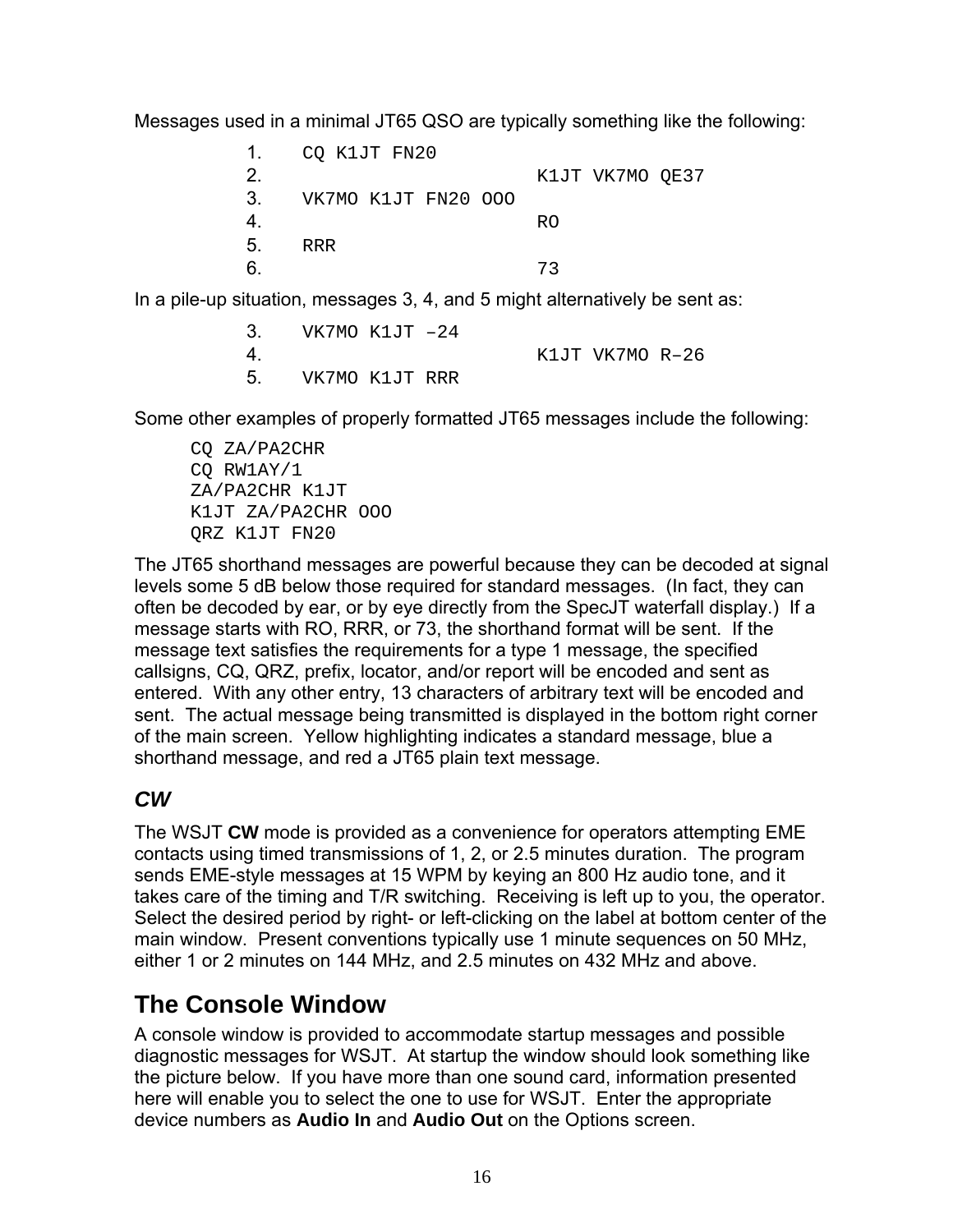#### <span id="page-16-1"></span><span id="page-16-0"></span>**Console Window**

| WSJT6                    |                                                                                                                                                                   |                                                                                                                                          |                                                                                                                       |  |  |  |  |  |  |
|--------------------------|-------------------------------------------------------------------------------------------------------------------------------------------------------------------|------------------------------------------------------------------------------------------------------------------------------------------|-----------------------------------------------------------------------------------------------------------------------|--|--|--|--|--|--|
|                          | WSJT Version 5.9.5 r236 , by K1JT<br> Revision date: 2006-08-03 09:17:25 -0400 (Thu, 03 Aug 2006)<br>Run date:   Fri Aug 04 16:44:58 2006 UTC<br>Using PortAudio. |                                                                                                                                          |                                                                                                                       |  |  |  |  |  |  |
| Device Channels Channels |                                                                                                                                                                   | Audio Input Output Device-Name                                                                                                           |                                                                                                                       |  |  |  |  |  |  |
| ø<br>$\frac{1}{2}$       | $\overline{2}$<br>Ø<br>Й                                                                                                                                          | N<br><b>0</b><br>2<br>2                                                                                                                  | Microsoft Sound Mapper - Input<br>SoundMAX Digital Audio<br>Microsoft Sound Mapper - Output<br>SoundMAX Digital Audio |  |  |  |  |  |  |
|                          |                                                                                                                                                                   | Default Input: 0 Output: 2<br>Requested Input: 0 Output:<br>Opening device 0 for input, 2 for output.<br>Audio streams running normally. | Ø                                                                                                                     |  |  |  |  |  |  |

## **Astronomical Data**

In JT65 mode a blue-background text box presents data for tracking the moon, tuning your receiver, and estimating EME path degradation. You can select menu item **View | Astronomical data** to see more such data in a separate window, as shown at the right. The available information includes azimuth and elevation (**Az** and **El**) for the Moon, the Sun, and another astronomical source of your choice. The right ascension (**RA**) and declination (**DEC**) for the additional astronomical source should be entered on the **Setup | Options** screen in the formats hh:mm:ss and dd.dd. **Az** and **El** of the Moon are given for the location of the DX station, as well as for the home station. **Doppler** shift (in Hz) and the rate of change of Doppler shift, **df/dt**, in Hz/minute, are listed for two-way transmissions to and from the DX station and for self-echoes from the home station. **RA** and **DEC** are given for the moon. All on-screen coordinates are in degrees except for **RA**, which is in hours and minutes. **Tsky** gives the approximate galactic background temperature in the

| $\llbracket \blacksquare \rrbracket \blacksquare \rrbracket \mathsf{x}$<br>S Astronomical data                   |
|------------------------------------------------------------------------------------------------------------------|
| EI.<br>Az i<br>Moon: 75.40 -58.10<br>Moon/DX: 127.55 -1.30<br>206.67 63.83<br>Sun: a<br>317.66 -41.02<br>Source: |
| df/dt<br>Doppler<br>DX: I<br>- 260 -<br>0.23<br>$\overline{221}$<br>0.99<br>Self:                                |
| RA -<br><b>DEC</b><br>Moon: 19:38 -26.63<br>Source: 00:00  0.00                                                  |
| Tsky: 580<br>Freq: 144<br>MNR: 1.4<br>Dgrd: -4.3<br>DPol: -15<br>SD: 16.35                                       |

direction of the moon, scaled to the operating frequency **Freq**; **MNR** is the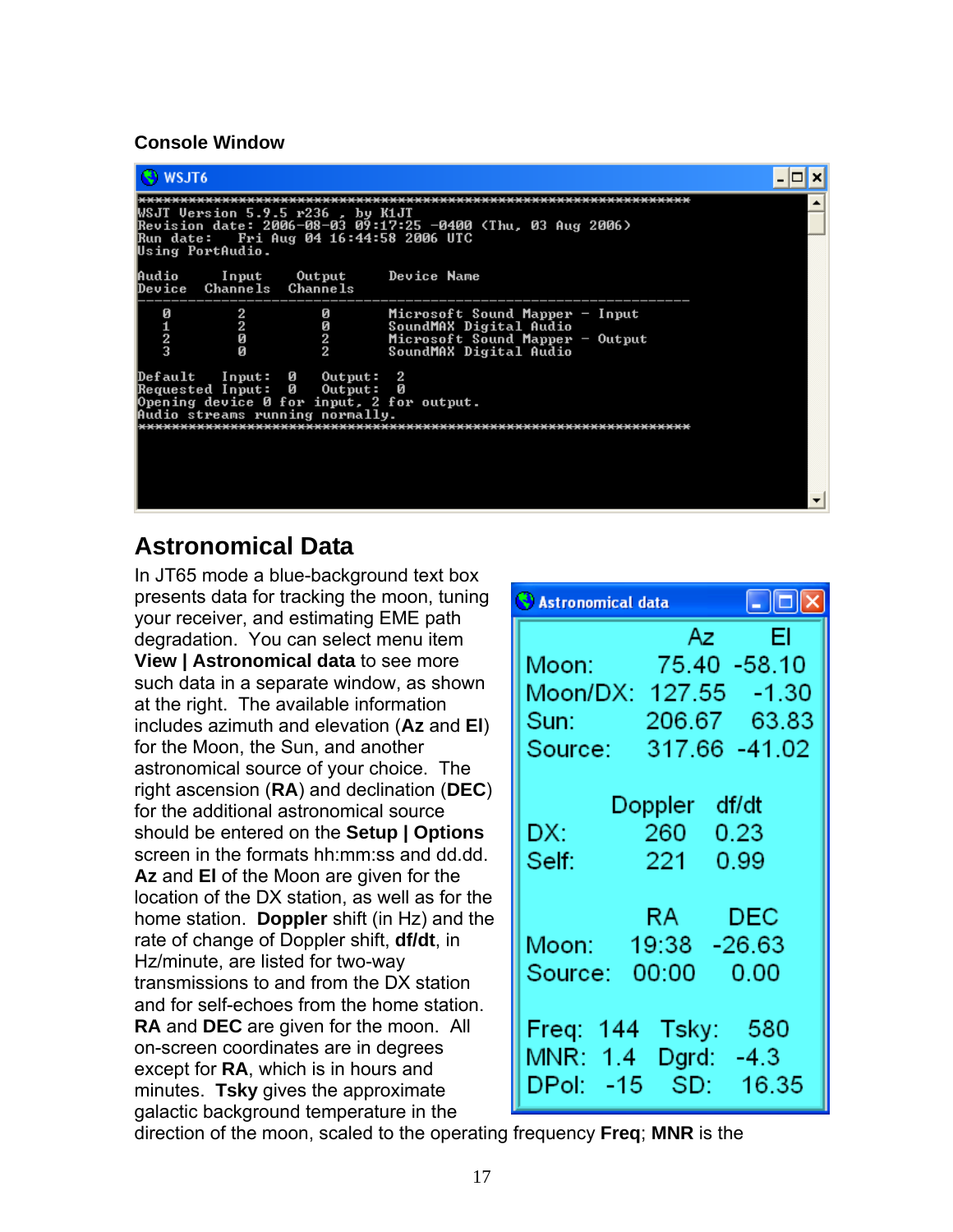<span id="page-17-0"></span>maximum non-reciprocity of the EME path in dB, owing to spatial polarization; **Dpol**  is the spatial polarization offset, in degrees; **Dgrd** is an estimate of the total signal degradation in dB, relative to the best possible time when the moon is at perigee and in a cold part of the sky; and **SD** is the moon's semi-diameter in arc minutes.

## **The Callsign Database**

As an operating convenience, WSJT makes use of a simple callsign database file named CALL3.TXT. A default file is distributed with the program, but you will want to update the file yourself and perhaps modify it to suit your regional needs. Current versions of the default file are maintained by DL8EBW and can be downloaded from [http://www.dl8ebw.de/DATABASE/database.html.](http://www.dl8ebw.de/DATABASE/database.html)

## **Fonts**

You are offered some control over WSJT's displayed fonts and colors. A text file named wsjtrc.win (on Windows) or wsjtrc (on Linux and FreeBSD) is supplied with the following contents:

| *font:               | Arial 8         |
|----------------------|-----------------|
| *Label*font:         | Arial 8         |
| *Text*font:          | "Courier New" 9 |
| *background:         | gray85          |
| *Text*background:    | white           |
| *Entry*background:   | white           |
| *foreground:         | black           |
| *Listbox*foreground: | RoyalBlue       |

You can edit this file with a text editor (such as Windows Notepad). For example, to make the on-screen fonts slightly larger you can increase the numbers on the first three lines to 9, 9, and 10. It might be wise to save a backup of the original file under a different name, in case you need to restore the original contents.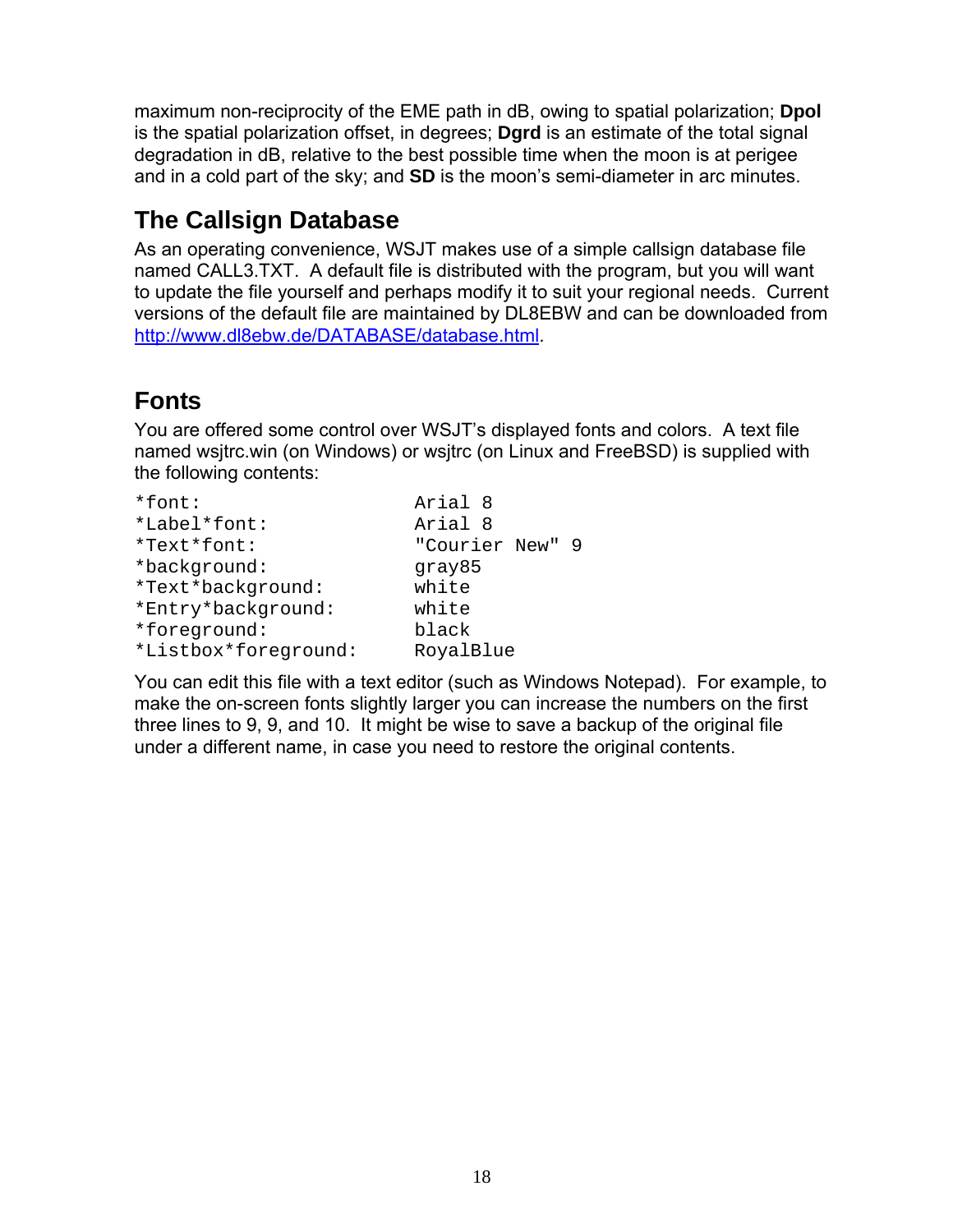## <span id="page-18-0"></span>**Menus and the Setup | Options Screen**  *File*



**Open:** read and decode a previously recorded file stored on disk. The file must be a standard wave file recorded in 8- or 16-bit monaural format with 11025 Hz sampling.

**Open next in directory (F6)**: read and decode the next file after one already opened.

**Decode remaining files in directory (Shift-F6):** sequentially read and decode all wave files following the one already opened.

**Delete all \*.WAV files in RxWav:** delete all \*.WAV files in the RxWav subdirectory.

**Erase ALL.TXT:** erase the cumulative text file.

**Exit:** terminate the program.

*Setup | Options* (See screen picture on page [4](#page-3-0).)

**My Call:** Enter your callsign.

**Grid Locator:** Enter your 6-digit grid locator.

**ID Interval (m):** set time in minutes between automatic station identifications. A value of zero disables the automatic identification.

**PTT Port:** in Windows, set the COM (serial port) number that you will use for T/R control. In Linux or FreeBSD, enter the device name of the serial or parallel port, for example /dev/ttyS0.

**Audio In, Audio Out:** if you have more than one sound card, enter the desired audio device numbers here (see **Console Window**, page [17\)](#page-16-1).

**Rate In:** if the first number in the lower-left status bar panel is outside the range 0.9995 to 1.0005, enter its stabilized value here.

**Rate Out:** if the secondnumber in the lower-left status bar panel is outside the range 0.9995 to 1.0005, enter its stabilized value here.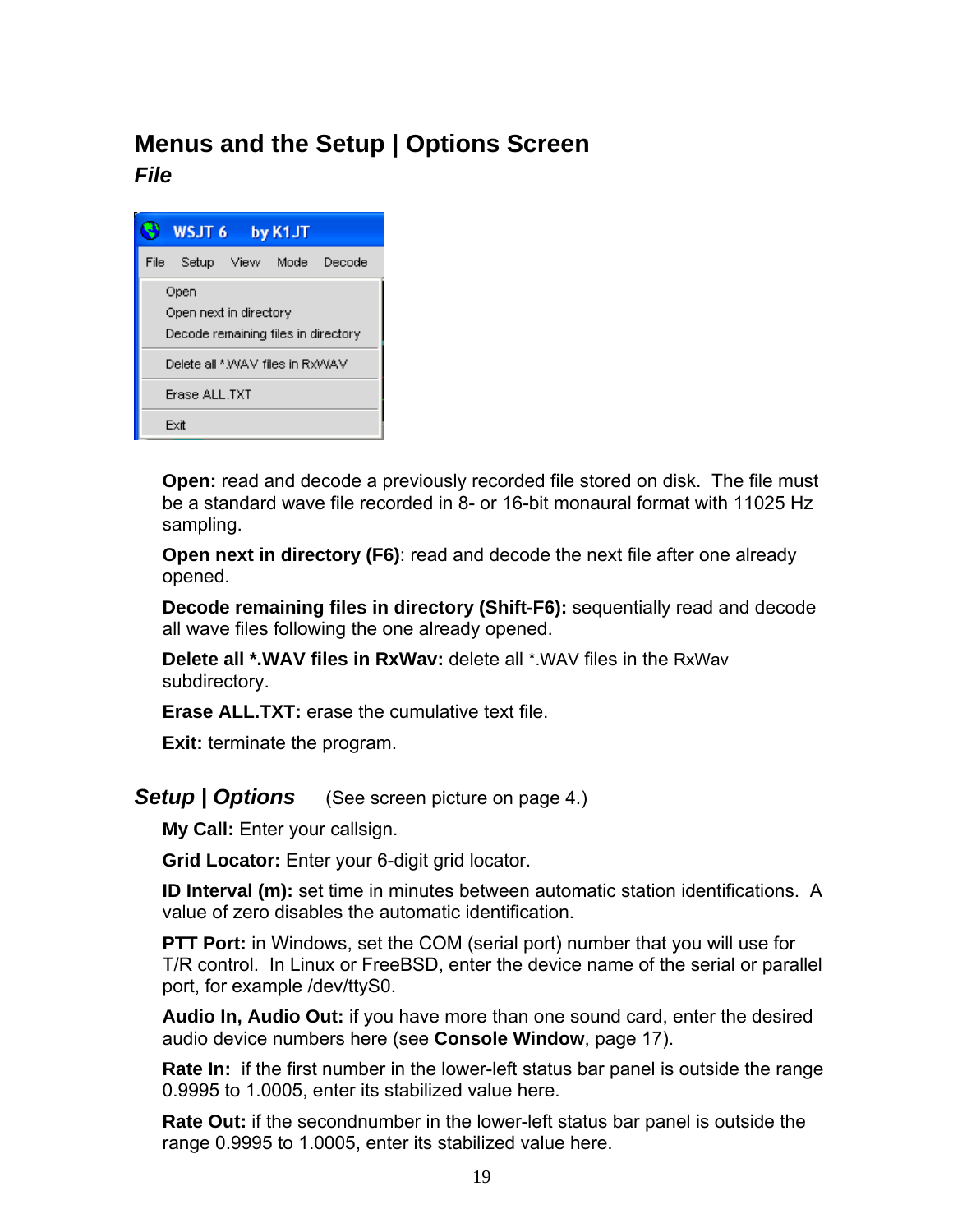**Distance unit:** select miles or kilometers.

**Report/Grid:** select either a signal report or your grid locator in the default FSK441 and JT6M message templates.

NA/EU: select North American or European conventions for the default FSK441 and JT6M message templates.

JT6M messages. The templates can be edited to suit your requirements. Use **Reset defaults:** insert default templates for generating standard FSK441 and %M to represent **MyCall**, %T for **To radio,** %R for signal report, %G for 4-digit grid locator, and %L for 6-digit grid locator.

standard JT65 messages. This may be useful for DXpeditions, for example. **DXCC prefix:** you can specify one additional add-on DXCC prefix to be used in

**Source RA, Source DEC:** to have the program compute Az and El for an astronomical source, specify the current right ascension and declination in the formats hh:mm:ss, dd.dd.

#### *Ot her Setup Items*



**Toggle size of text window:** make the text window larger or smaller

Generate messages for test tones: generate special Tx messages that will transmit fixed tones at any of the four FSK441 frequencies (A=882, B=1323, C=1764, D=2205 Hz) or at 1000 and 2000 Hz. You can edit the last two messages to specify any audio frequency up to about 5000 Hz.

**F4 sets Tx6:** if this item is checked, typing F4 to clear the To radio and Grid boxes will also have the effect of setting the Tx message number to 6.

on a callsign in the main text box will appropriately set or clear the Tx First box, **Double-click on callsign sets Tx First:** if this item is checked, double-clicking depending on the time-stamp of the decoded message.

the additional effect of setting the Tx message number to 1. **GenStdMsgs sets Tx1:** if this item is checked, clicking **GenStdMsgs** will have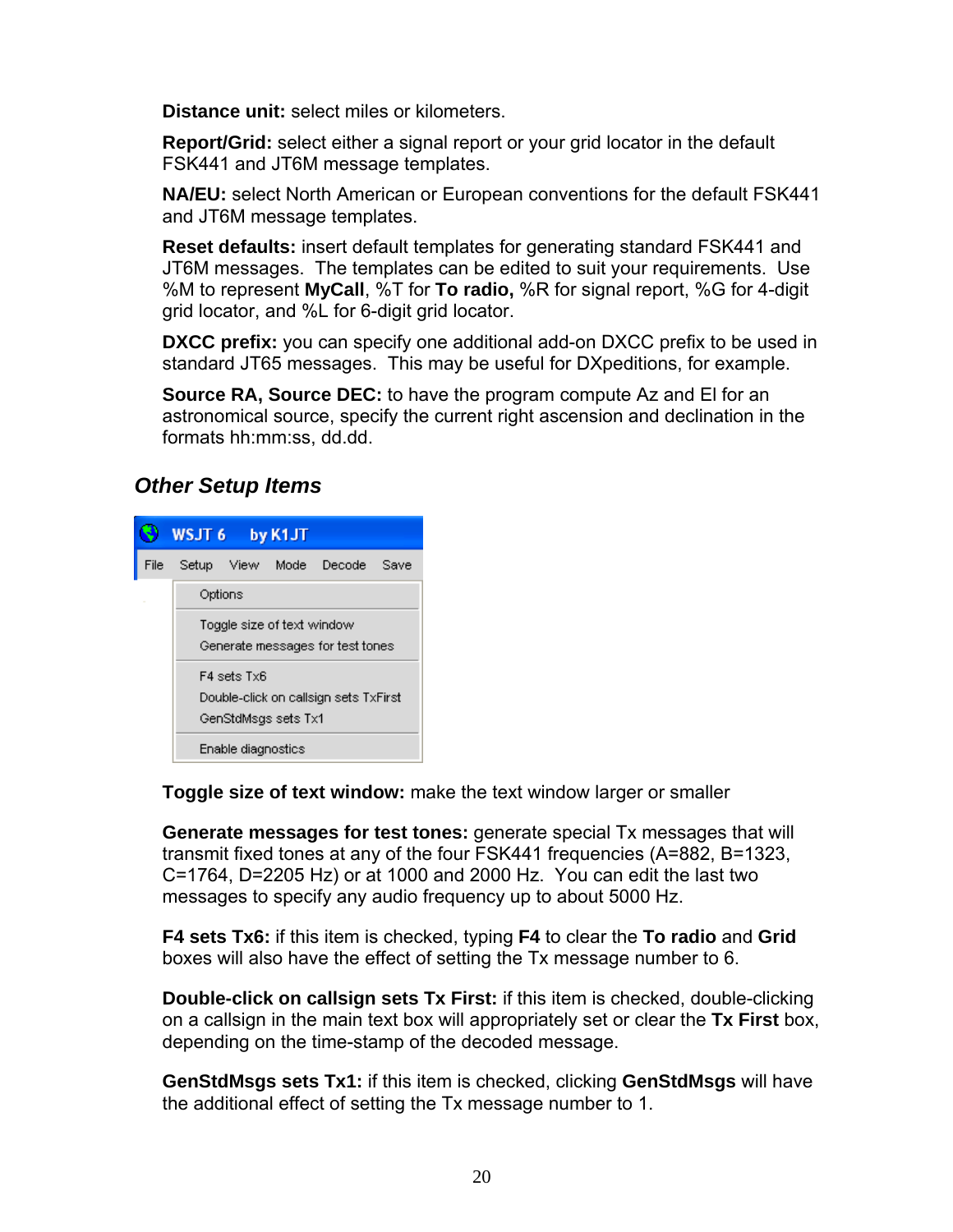#### *View*

| WSJT 6 by K1JT              |  |  |                             |  |  |  |
|-----------------------------|--|--|-----------------------------|--|--|--|
|                             |  |  | File Setup View Mode Decode |  |  |  |
| SpecJT<br>Astronomical data |  |  |                             |  |  |  |

Open a desired secondary window.

#### *Mode*



Select desired operating mode from this menu.

#### *Decode*

| <b>WSJT6</b><br>by K1JT                                                                                                |                                                |
|------------------------------------------------------------------------------------------------------------------------|------------------------------------------------|
| File<br>View<br>Mode<br>Decode<br>Setup<br>Save                                                                        | Band<br>Help                                   |
| FSK441 ▶                                                                                                               |                                                |
| <b>JT65</b>                                                                                                            | Only EME calls                                 |
|                                                                                                                        | No Shorthands if Tx 1                          |
|                                                                                                                        | No Deep Search                                 |
| مستواه وسياتهم المراد والمسالم المواسع والمستحيص والمستحيل والمستعمل والمستعمل والمستعمل والمتعارض والمتعاصر والمتحاصر | Normal Deep Search                             |
|                                                                                                                        | Aggressive Deep Search                         |
| 1.4<br>dB<br>FileID<br>DF<br>w<br>Svnc<br>DT                                                                           | Include Average in Aggressive Deep Search<br>✓ |

Select desired decoding options for FSK441 and JT65 modes. See page 15 for details.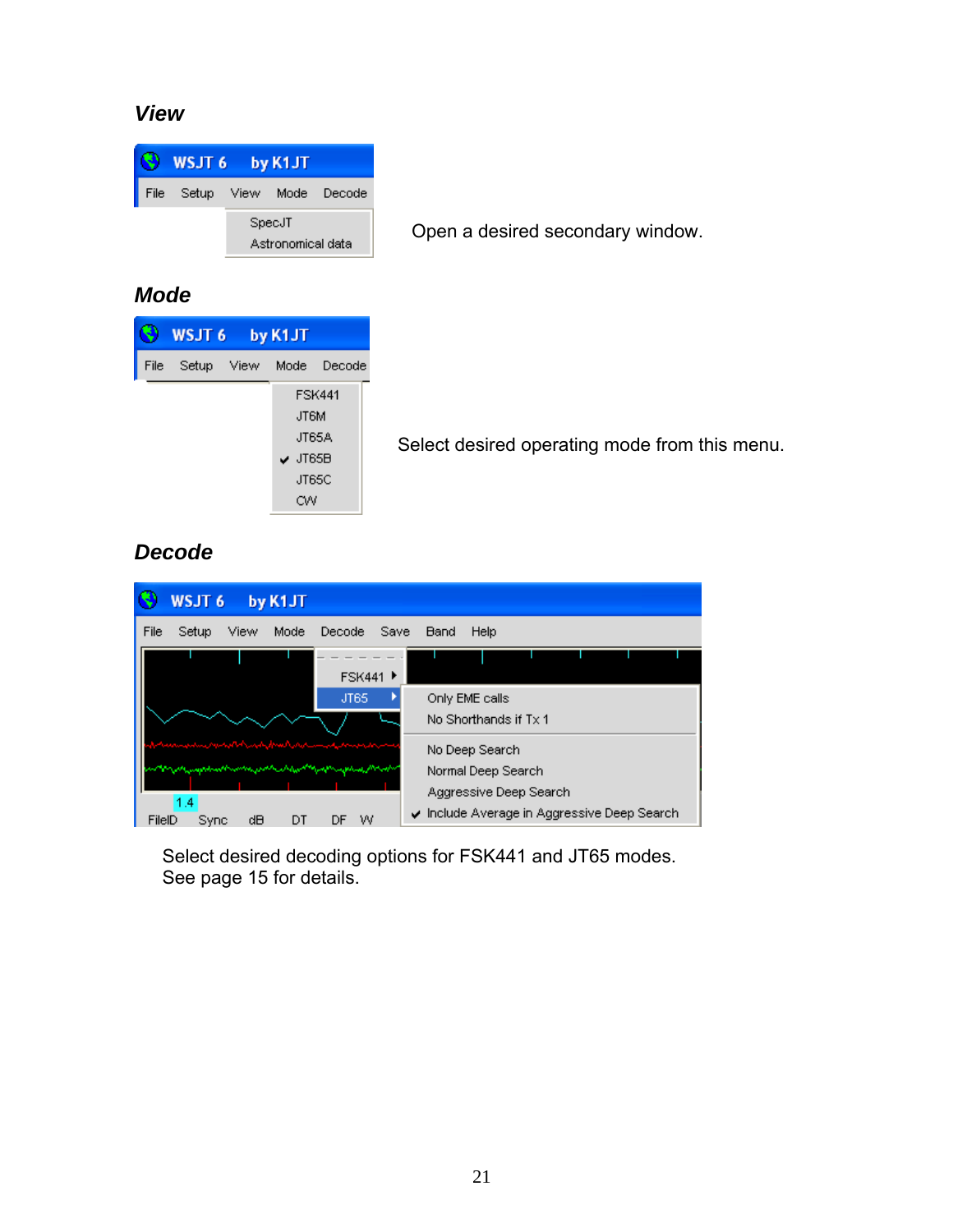#### *Save*



Select which wave files (if any) will be saved after decoding.

#### *Band*



Select your desired operating band.

#### *Help*

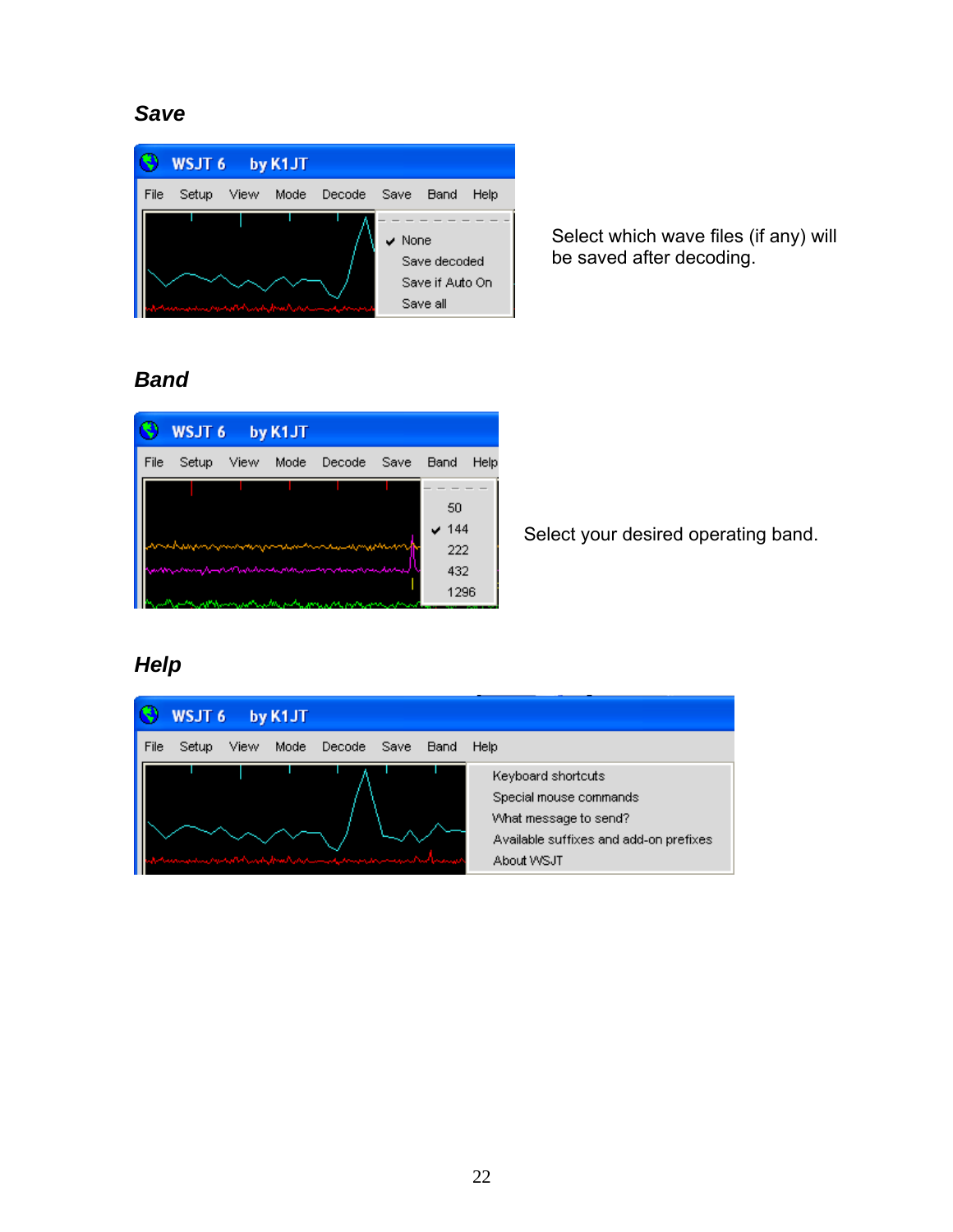## *Keyboard shortcuts*

| WST6            | by K1JT                                      |
|-----------------|----------------------------------------------|
| F <sub>1</sub>  | List keyboard shortcuts                      |
|                 | Shift-F1 List special mouse commands         |
| CTRL-F1         | About WSJT                                   |
| F <sub>2</sub>  | Options                                      |
| F <sub>3</sub>  | $Tx$ Mute                                    |
| F <sub>4</sub>  | Clear "To Radio"                             |
| F <sub>5</sub>  | What message to send?                        |
| F6              | Open next file in directory                  |
|                 | Shift-F6 Decode all wave files in directory  |
| F7              | Set FSK441 mode                              |
| Shift-F7        | Set JT6M mode                                |
| F8              | Set JT65A mode                               |
|                 | Shift-F8 Set JT65B mode                      |
| CTRL-F8         | Set JT65C mode                               |
| Shift-CTRL-F8   | Set CW mode                                  |
| F <sub>10</sub> | Toggle focus between WSJT screens            |
|                 | Alt-1 to Alt-6 Tx1 to Tx6                    |
| Alt-A           | Togale Auto On/Off                           |
| Alt-D           | Decode                                       |
| $At-E$          | Erase                                        |
| Alt-F           | <b>Toggle Freeze</b>                         |
| Alt-G           | Generate Standard Messages                   |
| Alt-L           | Include                                      |
| Alt-L           | Lookup                                       |
| CTRL-L          | Lookup, then Generate Standard Messages      |
| Alt-M           | Monitor                                      |
| $At-O$          | $Tx$ Stop                                    |
| $At-P$          | Play                                         |
| $At-Q$          | Log QSO                                      |
| $At-S$          | Stop Monitoring or Decoding                  |
| Alt-V           | Save Last                                    |
| $At-X$          | Exclude                                      |
| $At-Z$          | Toggle Zap                                   |
|                 | Right/Left Arrow Increase/decrease Freeze DF |

## *Special mouse commands*

| WSJT <sub>6</sub>             | by K1JT                                                                                                     |
|-------------------------------|-------------------------------------------------------------------------------------------------------------|
| Click on                      | Action                                                                                                      |
| Waterfall                     | FSK441/JT6M: click to decode ping<br>JT65: Click to set DF for Freeze.<br>Double-click to Freeze and Decode |
| Main screen,<br>graphics area | FSK441/JT6M: click to decode ping<br>JT65: Click to set DF for Freeze<br>Double-click to Freeze and Decode  |
| Main screen,<br>text area     | Double-click puts callsign in Tx messages.<br>Right-double-click also sets Auto ON                          |
| Sync, Clip,<br>Tol.           | Left/Right click to increase/decrease                                                                       |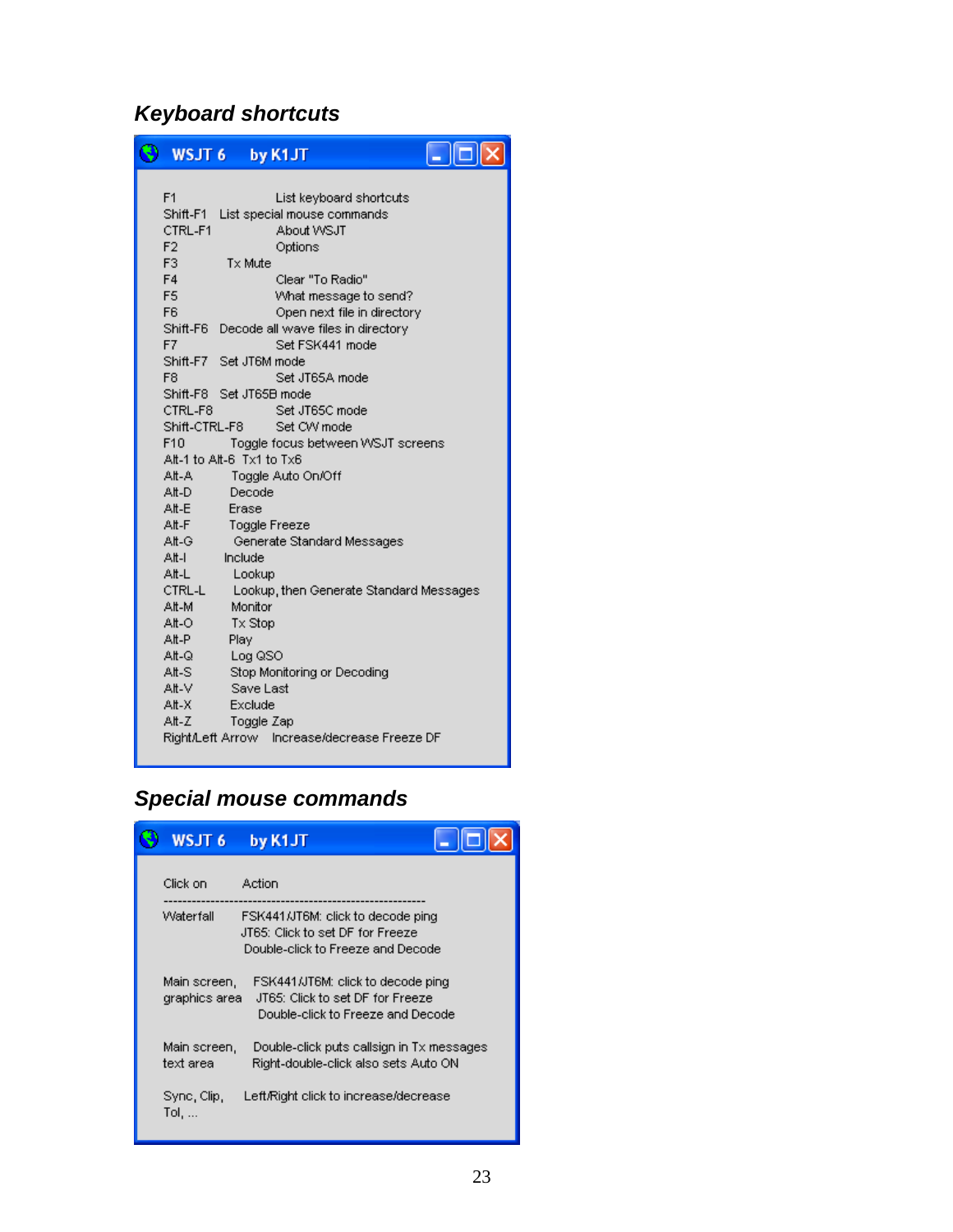#### *What message to send?*

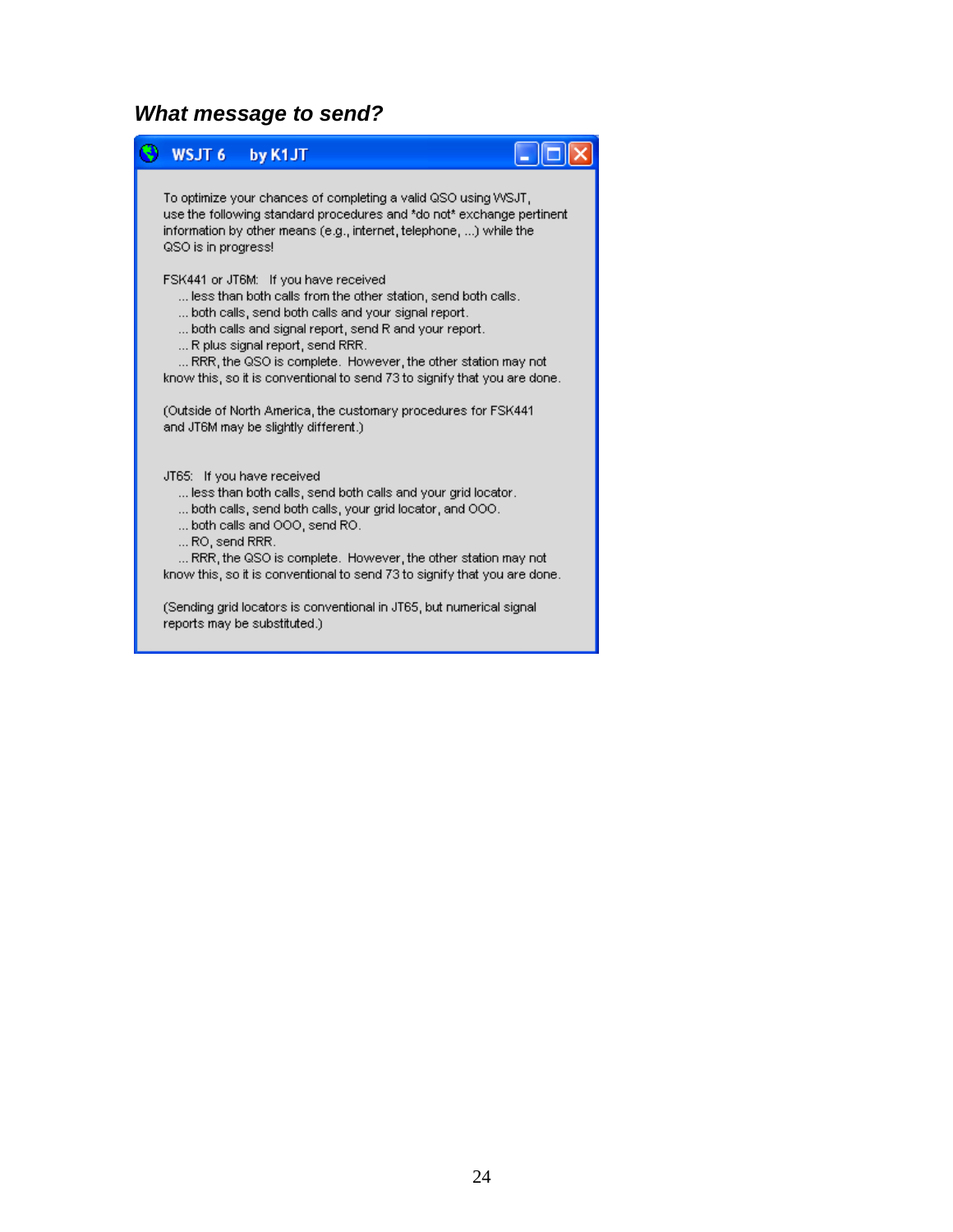#### <span id="page-24-0"></span>*Available suffixes and add-on prefixes*



Optional prefix: FS

#### *About WSJT*

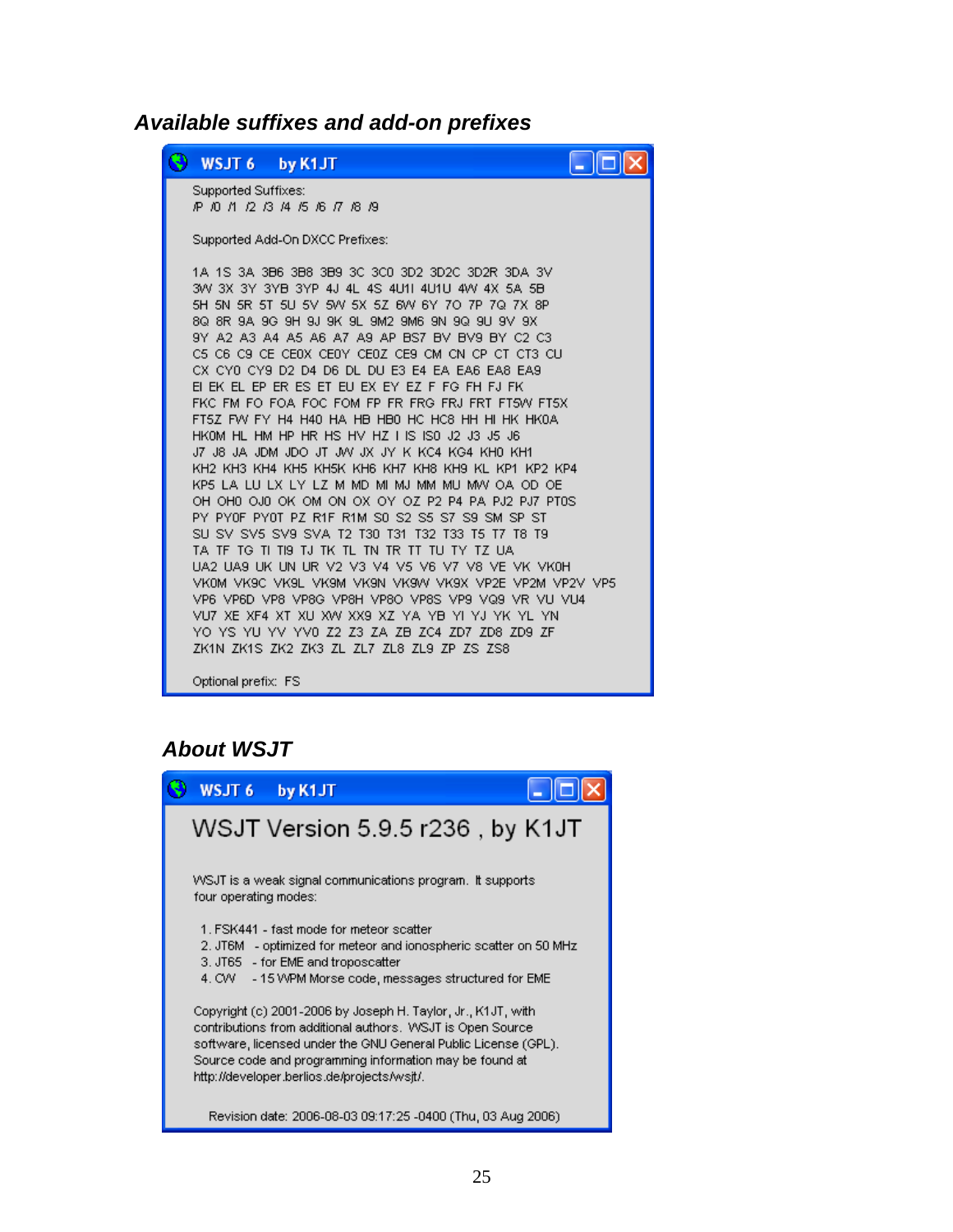## <span id="page-25-0"></span>*SpecJT Options*



**Mark T/R boundaries:** insert horizontal lines to indicate start times of JT65 transmit/receive intervals.

**Flatten spectra:** apply a correction for shape of receiver bandpass before plotting waterfall spectra in JT65 mode.

The remaining options on this menu should be self-explanatory.

## **Alphabetical List of On-Screen Controls**

*Note: some controls are enabled only in certain operating modes*.

**Add:** add the displayed callsign and grid locator to the database file CALL3.TXT. If an entry for this callsign already exists, you will be asked if you want to replace it.

**AFC:** enable automatic frequency control in the JT65 decoding algorithm.

**Auto:** toggle on or off an automatic sequence of transmit and receive periods.

**Clear Avg:** erase text in average message box, and clear message accumulator.

**Clip:** normally set to zero. Increase its value to apply soft, moderate, or hard clipping to a signal before attempting to decode its message and to reduce the effects of static crashes, etc.

**Decode:** analyze the most recently recorded or opened file, perhaps after one or more decoding parameters have been changed.

**Defaults:** reset parameters **S**, **Sync, Clip**, and **Tol** to default values.

**Dsec:** adjust UTC clock reading in  $\pm$  0.5 s increments to manually resynchronize with UTC or with your QSO partner's computer. (In general, it is best to keep the Windows clock set accurately and **Dsec** set to zero.)

**Erase:** clear all information in main text boxes and graphical areas.

**Exclude:** remove most recent recording from the average message accumulator. Use this option when you are sure that the program has synchronized incorrectly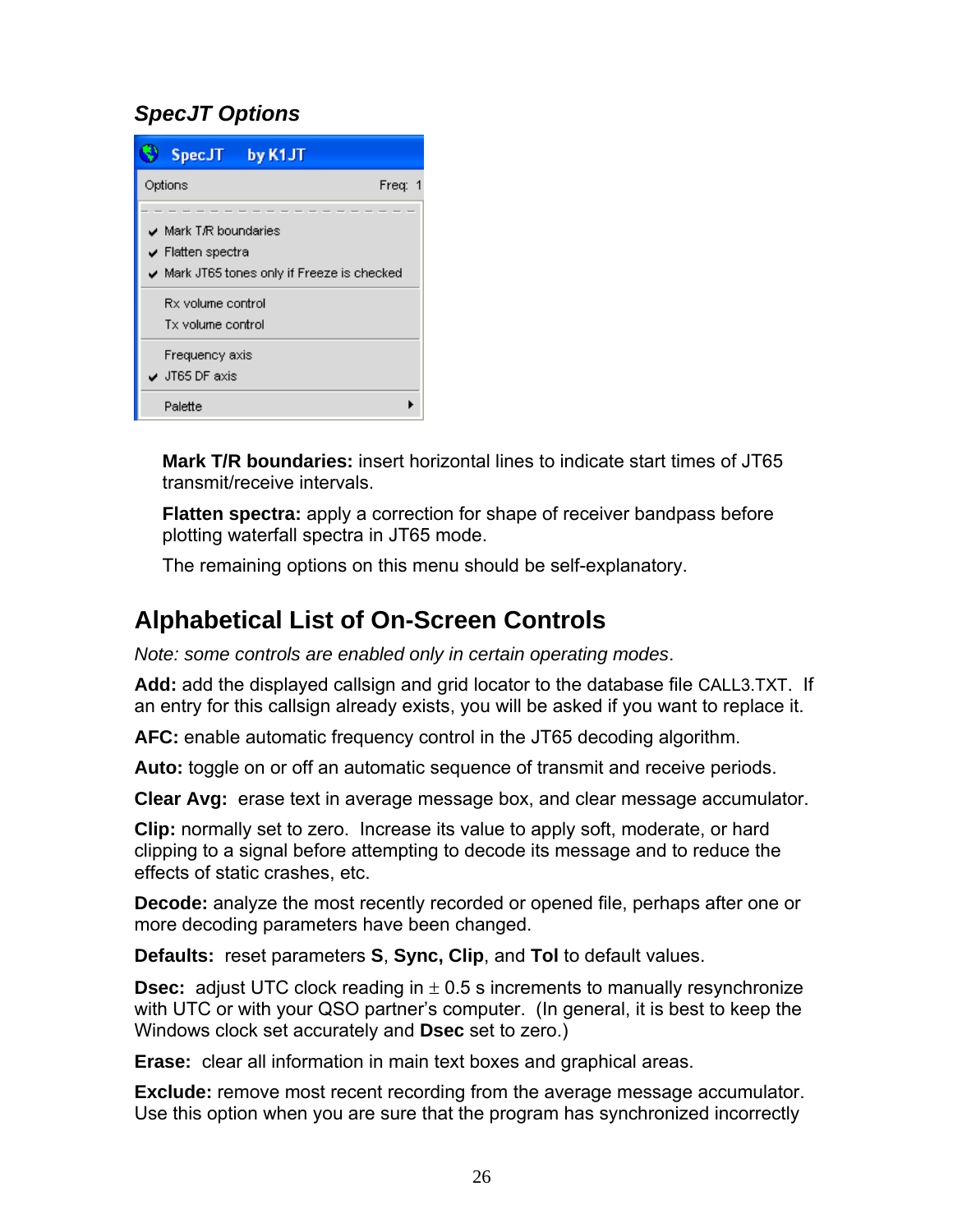(for example, because DF and/or DT differ substantially from expected values) and you wish to avoid contaminating the average message with bad data.

**F1:** display a list of keyboard shortcuts.

**Shift-F1:** display a list of special mouse commands.

**F2:** display the **Options** screen.

**F3:** toggle the status of **Tx mute**, which prevents switching into Tx mode.

**F4:** clear the **To radio** and **Grid** boxes.

**F5:** display reminders about what message to send.

**F6:** open and decode next wave file in selected directory.

**F7:** set FSK441 mode.

**Shift-F7:** set JT6M mode.

**F8:** set JT65A mode.

**Shift-F8:** set JT65B mode.

**CTRL-F8:** set JT65C mode.

**F10:** toggle focus between SpecJT and the main WSJT screen.

**Freeze:** search only frequencies within ±**Tol** Hz of **Freeze DF**. **Freeze DF** can be adjusted by using the left/right keyboard arrows. In JT65 mode it can also be set by clicking on the red spike or on the SpecJT waterfall display.

**Gen Std Msgs:** generate standard messages for the mode in use.

**Include:** if signal level is greater than –33 dB, add most recent recording to average message accumulator even if **Sync** is less than stated threshold.

**Log QSO:** click to add an entry for **To radio** to the simple log file WSJT.LOG. Logged information includes date, time, callsign, locator, band, and mode.

**Lookup:** search database file CALL3.TXT for entry in **To radio**. If callsign is found, retrieve the station's grid locator and use it to calculate distance, azimuth, elevation, and Doppler shift.

**Monitor:** start a series of reception intervals, perhaps to monitor a calling frequency or to copy another station engaged in a QSO.

**NB:** blank short noise pulses from the received data before decoding.

**S:** set minimum signal level (in dB) that will be accepted as a ping.

**Save:** save the most recently recorded file.

**Sh Msg:** enable transmission of FSK441 shorthand messages.

**Sked:** check this box if you are running a schedule with a known station and do not wish to see any results from the deep search decoder that are not relevant to your QSO.

**Stop:** terminate the **Monitor** sequence.

**Sync:** set synchronizing threshold (default = 1) for the JT65 decoder.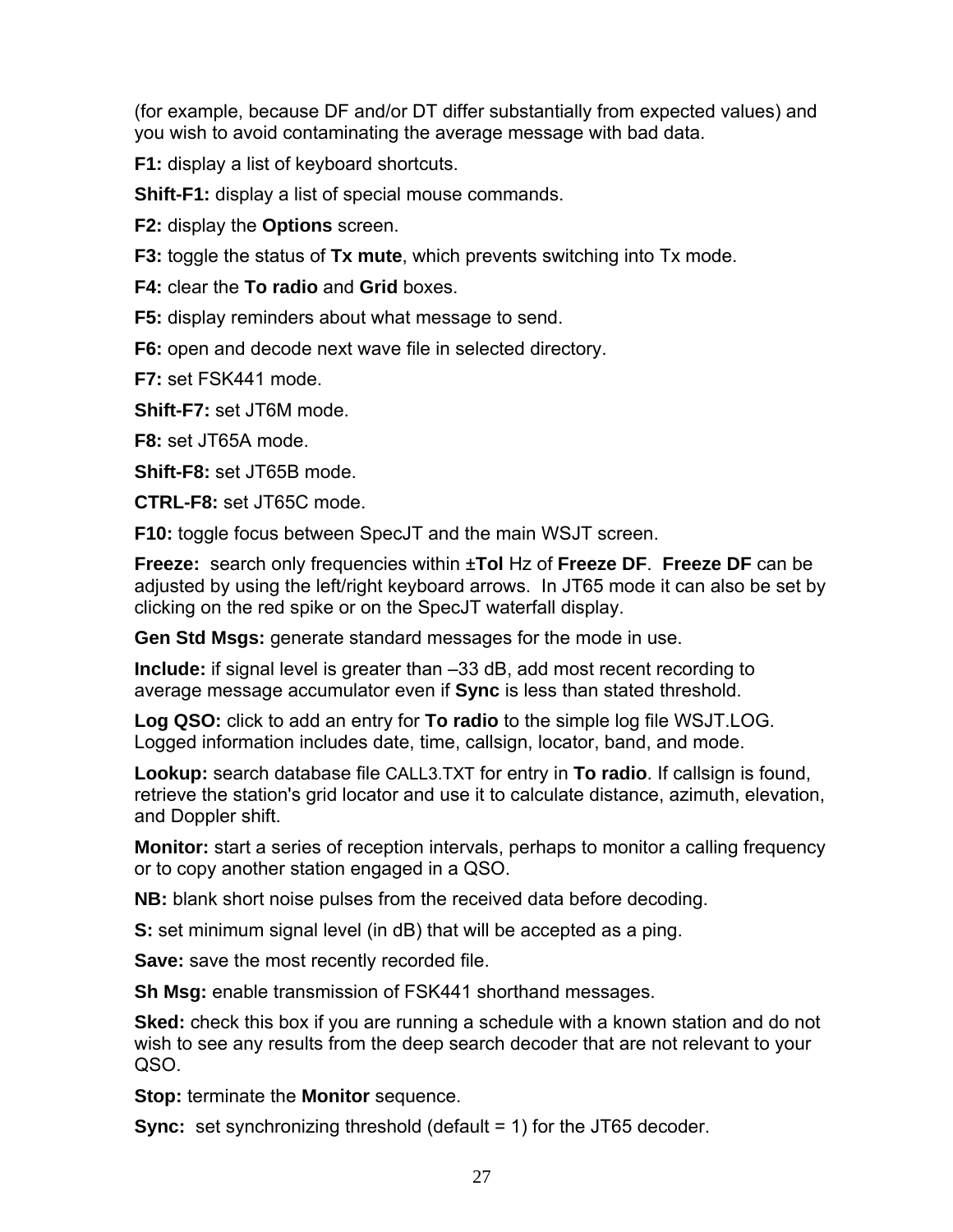<span id="page-27-0"></span>**Tol:** set decoder's tolerance (in Hz) to frequency offsets.

**Tx1–Tx6:** transmit the selected message. Transmission will continue until the end of the present Tx sequence.

**Tx First:** check this box if you want to transmit during the first period of the timed T/R cycle. Uncheck it if your QSO partner is transmitting in the first period. "First" is defined as the first T/R interval of a UTC hour, and alternately thereafter.

**Tx Stop:** terminate a transmission and set **Auto** to off.

**Zap:** filter out birdies (narrowband signals of approximately constant amplitude) before attempting to decode.

## **Main Screen Text Boxes**

**Average Text:** displays average messages in JT65 mode.

**Decoded Text:** displays decoded messages and other signal information.

**Grid:** after a successful **Lookup**, displays the six-digit grid locator of the callsign in the **To radio** box. You can also enter a grid locator manually. If only four digits of the locator are known, add a space.

**Report:** in FSK441 and JT6M modes, enter the signal report you wish to send to the other station, then click **GenStdMsgs**.

**Status Bar:** panels at the bottom of the WSJT screen display sample rate factors, operating mode, Freeze DF, Rx noise level, TR period, and T/R status, and the message being transmitted.

**Moon:** current azimuth and elevation of the moon at your location, 2-way EME Doppler shift between your location and the specified grid locator, and EME path degradation in dB for the selected band.

**To radio:** callsign of station being called. Text entered in this box becomes leading part of recorded file names.

## **Further Reading**

- 1. J. Taylor, K1JT, "WSJT: New Software for VHF Meteor-Scatter Communication," *QST,* December 2001, pp. 36–41, [http://physics.princeton.edu/pulsar/K1JT/WSJT\\_QST\\_Dec2001.pdf.](http://physics.princeton.edu/pulsar/K1JT/WSJT_QST_Dec2001.pdf)
- 2. J. Taylor, K1JT: "JT44: New Digital Mode for Weak Signals," *QST,* June 2002, pp. 81–82, [http://physics.princeton.edu/pulsar/K1JT/WSJT\\_QST\\_Jun2002.pdf.](http://physics.princeton.edu/pulsar/K1JT/WSJT_QST_Jun2002.pdf)
- 3. R. Koetter and A. Vardy, "Soft-Decision Algebraic Decoding of Reed Solomon Codes," *IEEE Transactions on Information Theory,*" vol. 49, pp. 2809–2825, 2003.
- 4. J. Taylor, K1JT, "EME with JT65," *QST,* June 2005, pp. 81–82, [http://physics.princeton.edu/pulsar/K1JT/WA50\\_June05.pdf](http://physics.princeton.edu/pulsar/K1JT/WA50_June05.pdf).
- 5. J. Taylor, K1JT, "The JT65 Communications Protocol," *QEX,* SeptemberOctober 2005, pp. 3-12,<http://physics.princeton.edu/pulsar/K1JT/JT65.pdf>.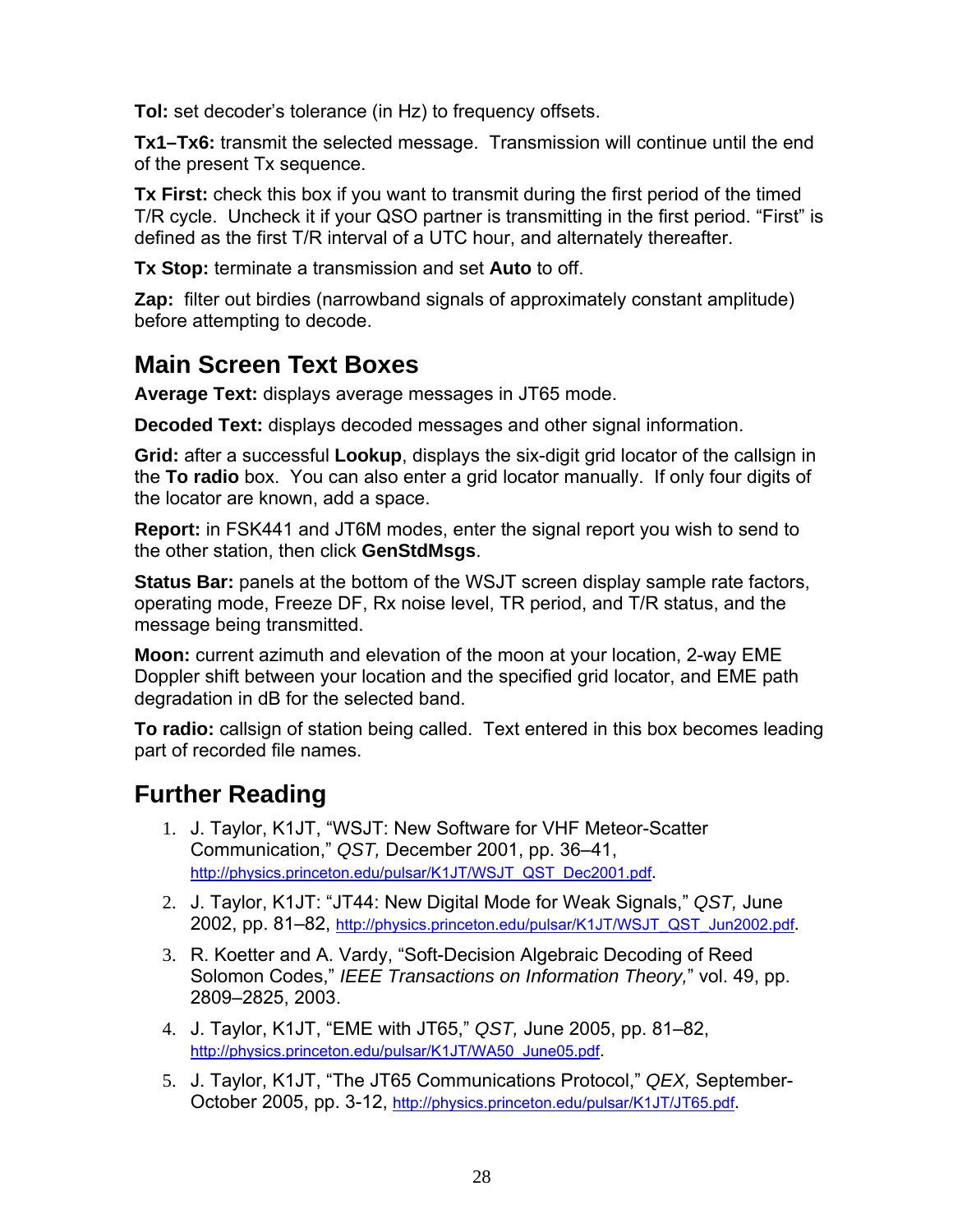## <span id="page-28-0"></span>**Acknowledgments**

Particular thanks are due to Ralf Koetter and Alexander Vardy, whose research paper listed above, introduced me to the powerful decoding algorithm now used in the JT65 modes. Through their company CodeVector technologies, Koetter and Vardy granted a license to use their algorithm, protected under United States patent 6,634,007, for noncommercial purposes within WSJT, and to adapt their computer code to this end.

Many users of WSJT, too numerous to mention here individually, have contributed suggestions and advice that have greatly aided the program's development.

In late 2005 a group of programmers agreed to contribute their efforts to the program's open source development. At present the development team includes DL3LST,K1JT, KK7KA, N4HY, OH6EH, ON/G4KLX, VA3DB, and James Courtier-Dutton.

## **Appendix A: Specifications of the WSJT Protocols**

#### *FSK441*

FSK441 uses four-tone frequency shift keying at 441 baud. The frequencies of the audio tones are 882, 1323, 1764, and 2205 Hz. Each encoded character uses three tone intervals and therefore requires 3/441 seconds (approximately 2.3 ms) for transmission. FSK441 accommodates an alphabet of 43 characters, as listed in the table below:

| 1               | 001 | Η | 120 |
|-----------------|-----|---|-----|
| 2               | 002 | Ι | 121 |
| 3               | 003 | J | 122 |
| 4               | 010 | Κ | 123 |
| 5               | 011 | Г | 130 |
| 6               | 012 | М | 131 |
| 7               | 013 | N | 132 |
| 8               | 020 | O | 133 |
| 9               | 021 | Ρ | 200 |
|                 | 022 | Q | 201 |
| $\mathbf{r}$    | 023 | R | 202 |
| د:              | 030 | S | 203 |
|                 | 031 | T | 210 |
| #               | 032 | U | 211 |
| <space></space> | 033 | V | 212 |
| \$              | 100 | W | 213 |
| Α               | 101 | Χ | 220 |
| B               | 102 | Υ | 221 |
| $\mathcal{C}$   | 103 | 0 | 223 |
| D               | 110 | Е | 230 |
| $\mathbf F$     | 112 | Ζ | 231 |
| G               | 113 |   |     |

#### FSK441 character codes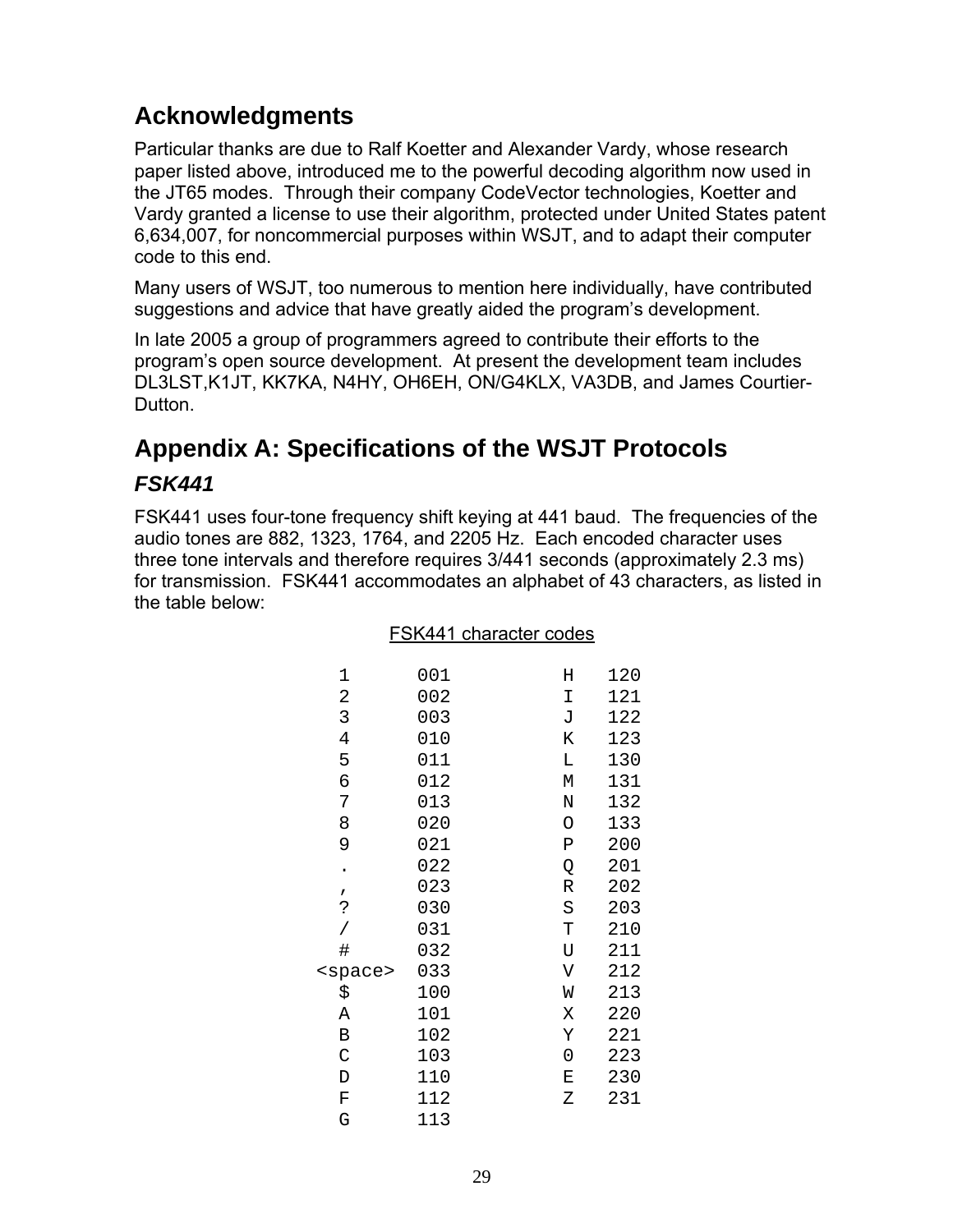In the table the four tones have been labeled 0–3, representing the tones 882, 1323, 1764, and 2205 Hz. For example, the letter "T" has the code 210 and is transmitted by sending sequentially the tones at 1764, 1323, and 882 Hz. Note that the character <space> is encoded as 033, and that tone sequences starting with the highest tone (number 3) are not used at all. It follows that if transmitted messages always include at least one space, a decoding algorithm can establish proper synchronization from the message content itself, with zero overhead. This encoding strategy is one of the secrets of the high efficiency of FSK441 for meteor scatter communications.

The four possible single-tone character codes, namely 000, 111, 222, and 333, are reserved for special use as shorthand messages. When sent repeatedly, these reserved characters generate pure single-frequency carriers. Their pings are easily recognized by the human ear and also by appropriate software. The shorthand messages are defined to mean "R26", "R27", "RRR", and "73", respectively. These messages are frequently used in meteor scatter QSOs, after callsigns have been exchanged. They are not used in IARU Region 1, where activity levels are high enough that short messages should be accompanied by callsigns.

#### *JT6M*

JT6M uses 44-tone FSK with a synchronizing tone and 43 possible data tones one for each character in the supported alphanumeric set, the same set used for FSK441. The sync tone is at 1102500/1024 = 1076.66 Hz, and the 43 other possible tones are spaced at intervals of 11025/512 = 21.53 HZ up to 2002.59 Hz. Transmitted symbols are keyed at a rate of 21.53 baud, so each one lasts for 1/21.53 = 0.04644 seconds. Every 3rd symbol is the sync tone, and each sync symbol is followed by two data symbols. The transmission rate of user data is therefore  $(2/3)^*21.53 = 14.4$  characters per second. The transmitted signal sounds a bit like piccolo music.

## <span id="page-29-0"></span>*JT65*

A detailed description of the JT65 protocol was published in QEX for September-October, 2005 (see<http://physics.princeton.edu/pulsar/K1JT/JT65.pdf>). Briefly stated, JT65 uses 60 s T/R sequences and carefully structured messages. Standard messages are compressed so that two callsigns and a grid locator can be transmitted with just 71 bits. A  $72<sup>nd</sup>$  bit serves as a flag to indicate that the message consists of arbitrary text (up to 13 characters) instead of callsigns and a grid locator. Special formats allow other information such as callsign prefixes (e.g., ZA/PA2CHR) or numerical signal reports (in dB) to be substituted for the grid locator. The aim of source encoding is to compress the common messages used for EME QSOs into a minimum fixed number of bits. After compression, a Reed Solomon (63,12) errorcorrecting code converts 72-bit user messages into sequences of 63 six-bit channel symbols.

JT65 requires tight synchronization of time and frequency between transmitter and receiver. Each transmission is divided into 126 contiguous time intervals or symbols, each of length 4096/11025 = 0.372 s. Within each interval the waveform is a constant-amplitude sinusoid at one of 65 pre-defined frequencies, and frequency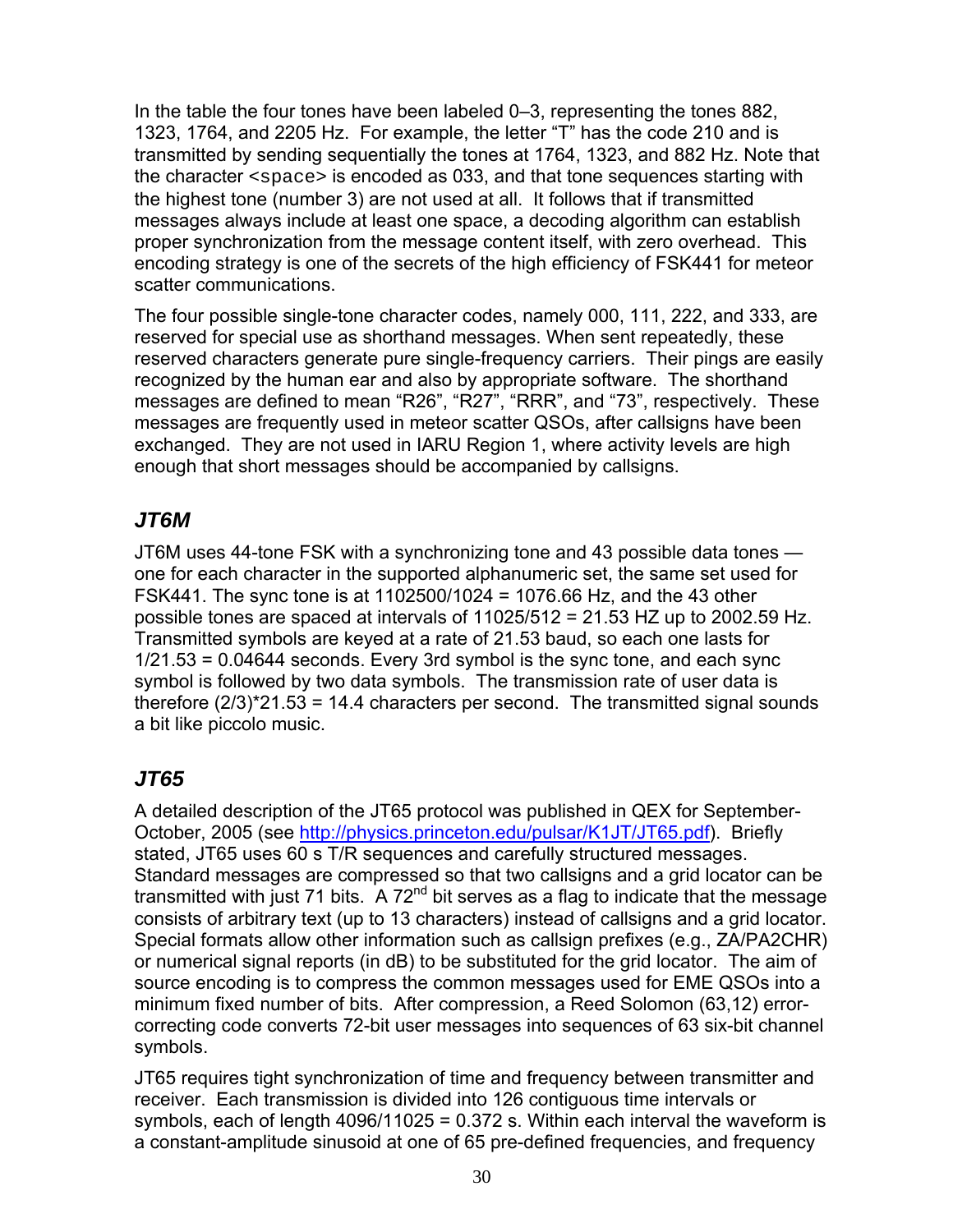<span id="page-30-0"></span>changes between intervals are accomplished in a phase-continuous manner. Half of the channel symbols are devoted to a pseudo-random synchronizing vector interleaved with the encoded information symbols. The sync vector allows calibration of relative time and frequency offsets between transmitter and receiver.

A transmission nominally begins at *t* = 1 s after the start of a UTC minute and finishes at  $t = 47.8$  s. The synchronizing tone is at  $11025*472/4096 = 1270.5$  Hz, and is normally sent in each interval having a "1" in the following pseudo-random sequence:

```
100110001111110101000101100100011100111101101111000110101011001 
101010100100000011000000011010010110101010011001001000011111111
```
Encoded user information is transmitted during the 63 intervals not used for the sync tone. Each channel symbol generates a tone at frequency 1275.8 + 2.6917 *Nm* Hz, where *N* is the value of the six-bit symbol, 0 ≤ *N* ≤ 63, and *m* is 1, 2, or 4 for JT65 sub-modes A, B, or C. The signal report "OOO" is conveyed by reversing sync and data positions in the transmitted sequence. Shorthand messages dispense with the sync vector and use intervals of 1.486 s (16,384 samples) for the alternating tones. The lower frequency is always 1270.5 Hz, the same as that of the sync tone, and the frequency separation is 26.92 *nm* Hz with *n* = 2, 3, 4 for the messages RO, RRR, and 73.

## **Appendix B: Astronomical Calculations**

WSJT carries out a number of astronomical calculations to provide tracking data for the sun and moon, Doppler shifts for EME signals, sky background temperatures, etc. You may find it useful to know something about the nature and accuracy of these calculations.

The state of the art for establishing three-dimensional locations of the sun, moon, and planets at a specified time is embodied in a numerical model of the solar system maintained at the Jet Propulsion Laboratory. The model has been numerically integrated to produce tabular data that can be interpolated with very high accuracy. For example, the celestial coordinates of the moon or a planet can be determined at a specified time to within about 0.0000003 degrees. Although the ephemeris tables and interpolation routines could easily be incorporated into WSJT, the accuracy provided would be overkill for our desired purposes. Instead, WSJT uses closed-form calculations based on a limited number of harmonic terms that have been fit to the high-accuracy data.

The precise algorithms used for solar and lunar positions were developed by Van Flandern and Pulkkinen (*Astrophysical Journal Supplement Series,* 44, 391–411, 1979). Series expansions from this paper yield accuracies of about 0.02 and 0.04 deg for the sun and moon positions, respectively, and they will remain almost this good for nearly a thousand years. At this level of accuracy the effects of nutation and aberration can be ignored, as can most of the smaller planetary perturbations. (Perturbations involving the Moon, Jupiter, Saturn, and Uranus are included, however.) Ephemeris Time and Universal Time are taken as equivalent, and the